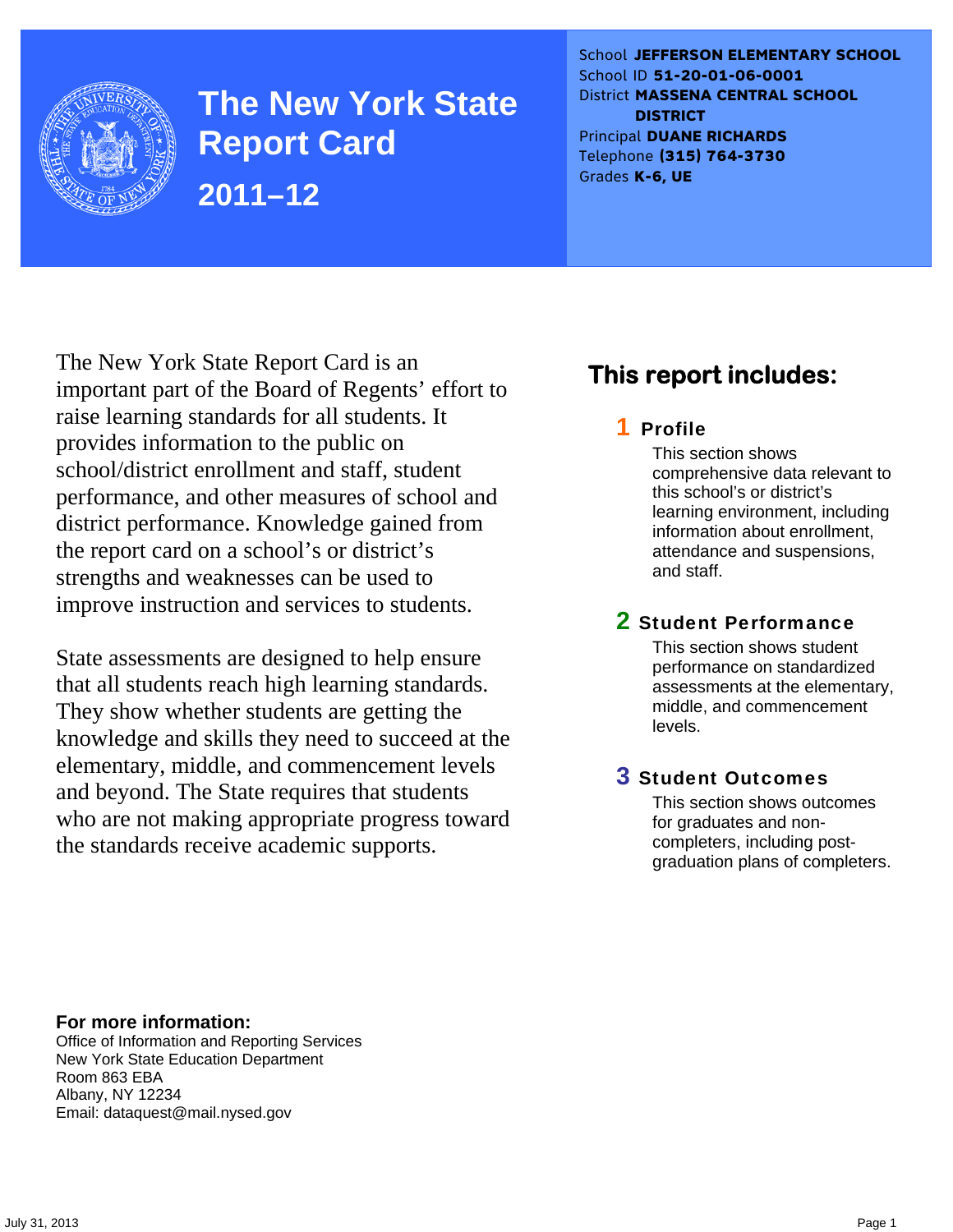**1 Profile** 

School ID **51-20-01-06-0001**

### **Enrollment**

|                            | $2009 - 10$ | $2010 - 11$ | $2011 - 12$     |
|----------------------------|-------------|-------------|-----------------|
| Pre-K                      | 35          | 32          |                 |
| Kindergarten               | 71          | 73          | 76              |
| Grade 1                    | 86          | 57          | 62              |
| Grade 2                    | 57          | 86          | 62              |
| Grade 3                    | 59          | 51          | 73              |
| Grade 4                    | 68          | 61          | $\overline{53}$ |
| Grade 5                    | 76          | 67          | 61              |
| Grade 6                    | 66          | 63          | 75              |
| <b>Ungraded Elementary</b> | $\Omega$    | $\Omega$    | 5               |
| Grade 7                    | 0           | $\mathbf 0$ | 0               |
| Grade 8                    | 0           | $\mathbf 0$ | 0               |
| Grade 9                    | $\Omega$    | 0           | 0               |
| Grade 10                   | 0           | 0           | 0               |
| Grade 11                   | $\Omega$    | $\mathbf 0$ | $\mathbf 0$     |
| Grade 12                   | $\Omega$    | $\Omega$    | $\mathbf 0$     |
| <b>Ungraded Secondary</b>  | $\Omega$    | $\Omega$    | 0               |
| Total K-12                 | 483         | 458         | 467             |

### **Average Class Size**

|                       | $2009 - 10$ | $2010 - 11$ | $2011 - 12$ |
|-----------------------|-------------|-------------|-------------|
| <b>Common Branch</b>  | 21          | 20          | 19          |
| Grade 8               |             |             |             |
| English               |             |             |             |
| <b>Mathematics</b>    |             |             |             |
| Science               |             |             |             |
| <b>Social Studies</b> |             |             |             |
| Grade 10              |             |             |             |
| English               |             |             |             |
| <b>Mathematics</b>    |             |             |             |
| Science               |             |             |             |
| <b>Social Studies</b> |             |             |             |

School **JEFFERSON ELEMENTARY SCHOOL** District **MASSENA CENTRAL SCHOOL DISTRICT**

### **Enrollment Information**

*Enrollment* counts are as of Basic Educational Data System (BEDS) day, which is typically the first Wednesday of October of the school year. Students who attend BOCES programs on a part-time basis are included in a school's and district's enrollment. Students who attend BOCES on a full-time basis or who are placed full time by the district in an out-of-district placement are not included in a school's or district's enrollment. The state public enrollment includes public school districts, charter schools, and NYSED-operated programs. Students classified by districts as "pre-first" are included in first grade counts. Kindergarten and Pre-K counts include halfand full-day students.

### **Average Class Size Information**

*Average Class Size* is the total registration in specified classes divided by the number of those classes with registration. Common Branch refers to self-contained classes in Grades 1–6.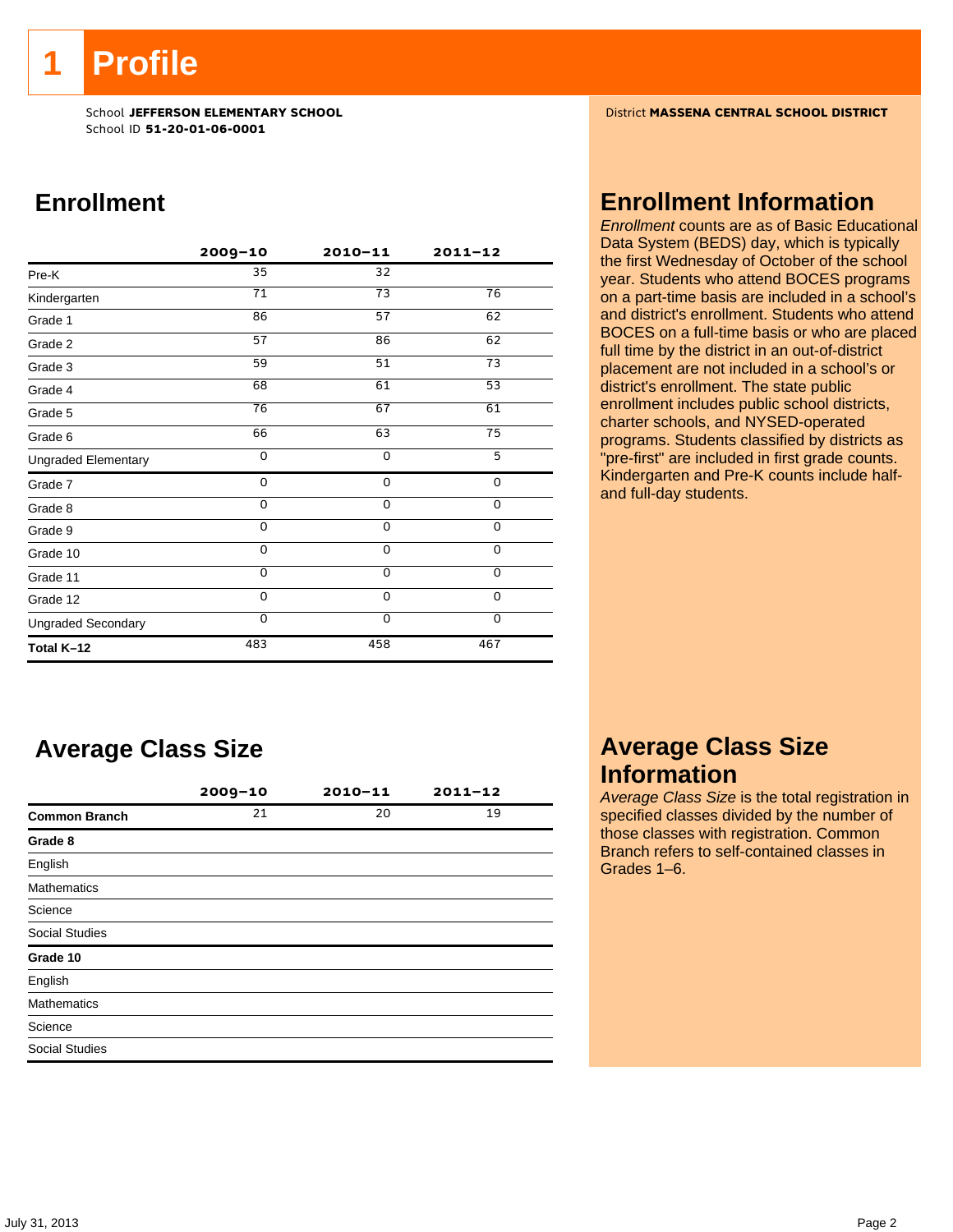# **Profile**

School ID **51-20-01-06-0001**

### **Demographic Factors**

|                                                    |              | $2009 - 10$ |                | 2010-11 | $2011 - 12$ |     |  |
|----------------------------------------------------|--------------|-------------|----------------|---------|-------------|-----|--|
|                                                    | #            | $\%$        | #              | %       | #           | %   |  |
| Eligible for Free Lunch                            | 233          | 48%         | 233            | 51%     | 269         | 58% |  |
| Reduced Price Lunch                                | 59           | 12%         | 28             | 6%      | 41          | 9%  |  |
| Limited English Proficient                         | 3            | 1%          | $\overline{2}$ | 0%      | 0           | 0%  |  |
| <b>Racial/Ethnic Origin</b>                        |              |             |                |         |             |     |  |
| American Indian or Alaska Native                   | 72           | 15%         | 56             | 12%     | 76          | 16% |  |
| <b>Black or African American</b>                   | 16           | 3%          | 17             | 4%      | 10          | 2%  |  |
| Hispanic or Latino                                 | $\mathbf{1}$ | 0%          | 4              | 1%      | 5           | 1%  |  |
| Asian or Native Hawaiian/Other<br>Pacific Islander | 0            | 0%          | 0              | 0%      | 2           | 0%  |  |
| White                                              | 394          | 82%         | 381            | 83%     | 373         | 80% |  |
| Multiracial                                        | 0            | 0%          | $\Omega$       | 0%      | 1           | 0%  |  |

### **Attendance and Suspensions**

|                            |   | $2008 - 09$ |   | $2009 - 10$ |   | $2010 - 11$ |
|----------------------------|---|-------------|---|-------------|---|-------------|
|                            | # | %           | # | %           | # | %           |
| Annual Attendance Rate     |   | 95%         |   | 94%         |   | 94%         |
| <b>Student Suspensions</b> |   | 0%          | 0 | 0%          |   | 0%          |

School **JEFFERSON ELEMENTARY SCHOOL** District **MASSENA CENTRAL SCHOOL DISTRICT**

### **Demographic Factors Information**

*Eligible for Free Lunch* and *Reduced-Price Lunch* percentages are determined by dividing the number of approved lunch applicants by the Basic Educational Data System (BEDS) enrollment in full-day Kindergarten through Grade 12.

### **Attendance and Suspensions Information**

*Annual Attendance Rate* is determined by dividing the school's (or district's) total actual attendance by the total possible attendance for a school year. A school's (or district's) actual attendance is the sum of the number of students in attendance on each day the school (or district's schools) was open during the school year. Possible attendance is the sum of the number of enrolled students who should have been in attendance on each day the school (or schools) was open during the school year. The state's *Annual Attendance Rate* is a weighted average of all districtlevel attendance rates.

*Student Suspension* rate is determined by dividing the number of students who were suspended from school (not including inschool suspensions) for one full day or longer anytime during the school year by the Basic Educational Data System (BEDS) day enrollments for that school year. A student is counted only once, regardless of whether the student was suspended one or more times during the school year.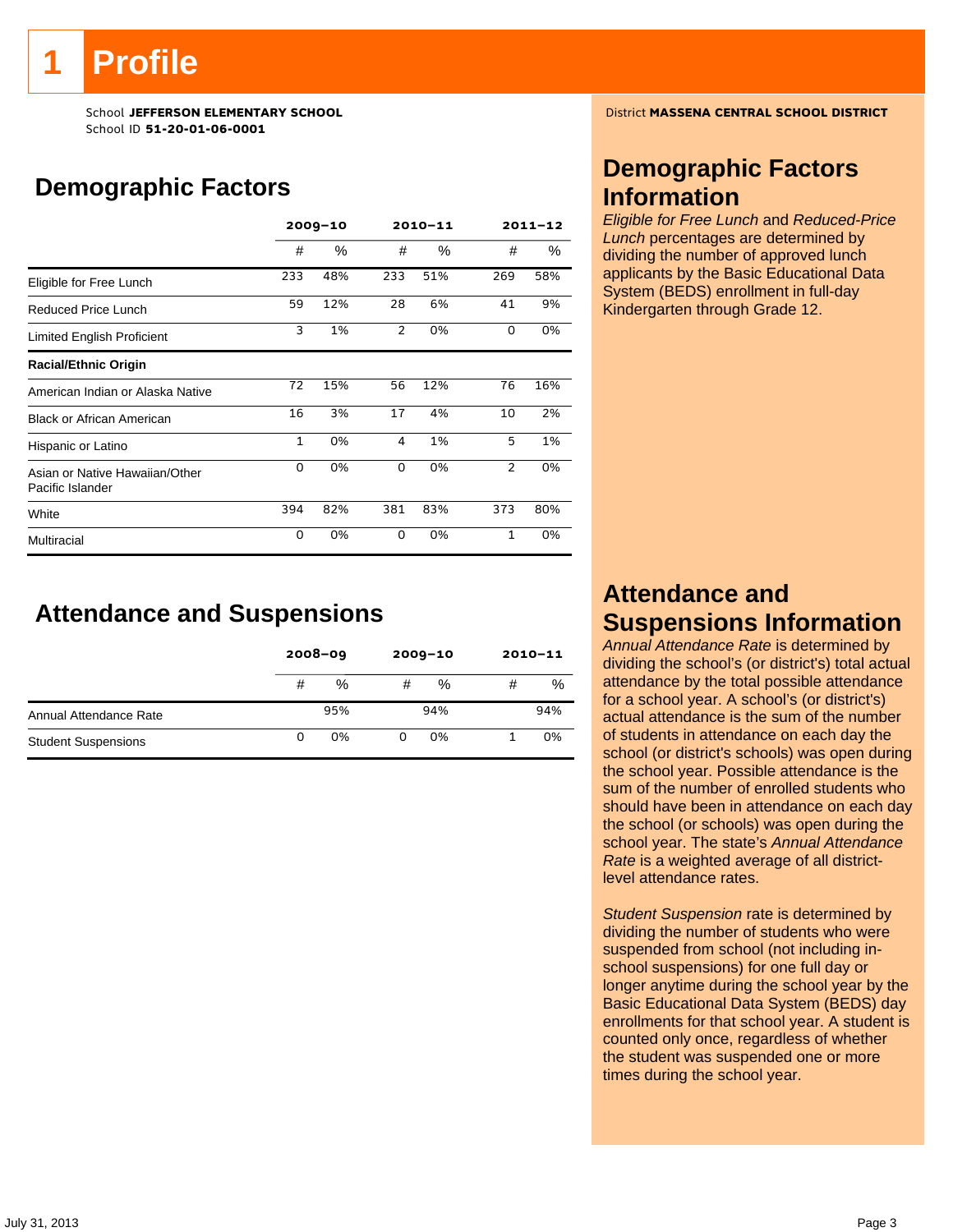## **Profile**

School **JEFFERSON ELEMENTARY SCHOOL** District **MASSENA CENTRAL SCHOOL DISTRICT** School ID **51-20-01-06-0001**

### **Teacher Qualifications**

|                                                                                         | $2009 - 10$ | 2010-11 | $2011 - 12$ |
|-----------------------------------------------------------------------------------------|-------------|---------|-------------|
| <b>Total Number of Teachers</b>                                                         | 34          | 34      | 34          |
| Percent with No Valid Teaching<br>Certificate                                           | 0%          | 0%      | 0%          |
| Percent Teaching Out of Certification                                                   | 3%          | 0%      | 0%          |
| Percent with Fewer than Three Years of<br>Experience                                    | 9%          | 9%      | 0%          |
| Percentage with Master's Degree Plus<br>30 Hours or Doctorate                           | 26%         | 12%     | 15%         |
| <b>Total Number of Core Classes</b>                                                     | 69          | 64      | 52          |
| Percent Not Taught by Highly Qualified<br>Teachers in This School*                      | 0%          | 0%      | 0%          |
| Percent Not Taught by Highly Qualified<br>Teachers in This District**                   | 1%          | 0%      | 1%          |
| Percent Not Taught by Highly Qualified<br>Teachers in High-Poverty Schools<br>Statewide | 6%          | 5%      | 4%          |
| Percent Not Taught by Highly Qualified<br>Teachers in Low-Poverty Schools<br>Statewide  | 1%          | 0%      | 1%          |
| <b>Total Number of Classes</b>                                                          | 94          | 96      | 85          |
| Percent Taught by Teachers Without<br>Appropriate Certification                         | 5%          | 0%      | 0%          |

\*Not available at the district or statewide level.

\*\*Not available for charter schools or at the statewide level.

### **Teacher Turnover Rate**

|                                                                       | $2008 - 09$ | $2009 - 10$ | $2010 - 11$ |
|-----------------------------------------------------------------------|-------------|-------------|-------------|
| Turnover Rate of Teachers with<br>Fewer than Five Years of Experience | 11%         | 0%          | 11%         |
| Turnover Rate of All Teachers                                         | 6%          | 32%         | 12%         |

### **Staff Counts**

|                                       | $2009 - 10$ | $2010 - 11$ | $2011 - 12$ |
|---------------------------------------|-------------|-------------|-------------|
| <b>Total Other Professional Staff</b> |             |             |             |
| Total Paraprofessionals*              | N/A         | N/A         | N/A         |
| <b>Assistant Principals</b>           | O           |             |             |
| Principals                            |             |             |             |

\*Not available at the school level.

### **Teacher Qualifications Information**

The *Percent Teaching Out of Certification* for public schools is the percent doing so on more than an incidental basis; that is, the percent teaching for more than five periods per week outside certification.

*Core Classes* are primarily K–6 common branch, English, mathematics, science, social studies, art, music, and foreign languages. To be *Highly Qualified*, a teacher must have at least a Bachelor's degree, be certified to teach in the subject area or otherwise in accordance with state standards, and show subject matter competency.

In public schools, a teacher who taught one class outside of the certification area(s) is counted as *Highly Qualified* provided that 1) the teacher had been determined by the school or district through the HOUSSE process or other state-accepted methods to have demonstrated acceptable subject knowledge and teaching skills and 2) the class in question was not the sole assignment reported. Credit for incidental teaching does not extend beyond a single assignment. Independent of *Highly Qualified Teacher* status, any assignment for which a teacher did not hold a valid certificate still registers as teaching out of certification.

In charter schools, a teacher is counted as *Highly Qualified* if the teacher has at least a Bachelor's degree, is certified to teach, and shows subject matter competency. Enabling legislation considers charter school teachers to be certified if they hold any valid teaching certificate. Enabling legislation also permits up to 30 percent (with a maximum of five) of charter school teachers to be without certification and to be considered *Highly Qualified* if they meet all remaining criteria.

*High-poverty* and *low-poverty* schools are those schools in the upper and lower quartiles, respectively, for percentage of students eligible for a free or reduced-price lunch.

### **Teacher Turnover Rate Information**

*Teacher Turnover Rate* for a specified school year is the number of teachers in that school year who were not teaching in the following school year divided by the number of teachers in the specified school year, expressed as a percentage.

### **Staff Counts Information**

*Other Professionals* includes administrators, guidance counselors, school nurses, psychologists, and other professionals who devote more than half of their time to nonteaching duties.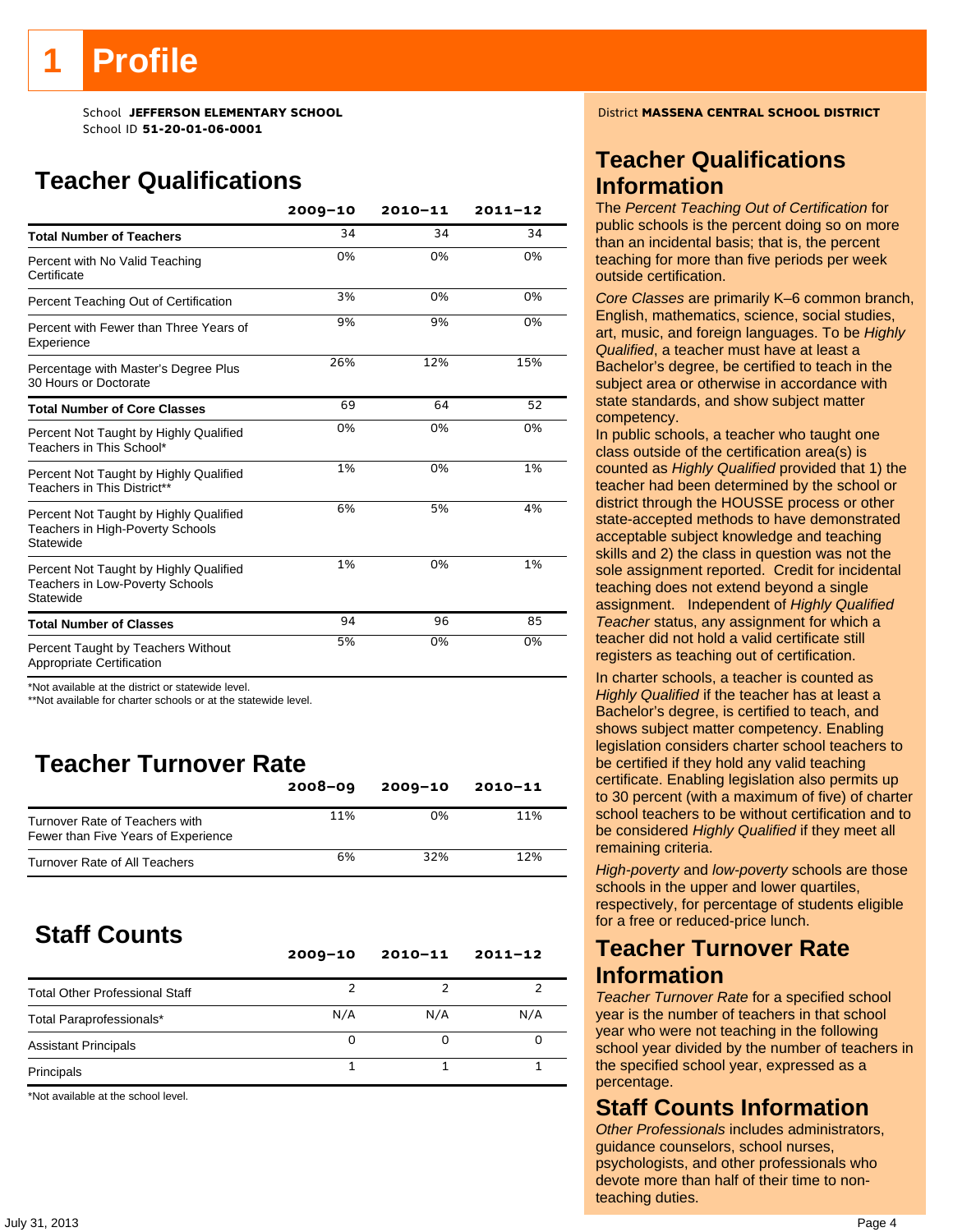## **2 Student Performance**

School ID **51-20-01-06-0001**

This section contains annual assessment data for students at the elementary, middle, and commencement levels as well as the performance of secondary-level cohorts on standardized achievement assessments.

### **New York State Testing Program (NYSTP) Assessments**

The New York State Testing Program assessments are administered in English language arts (ELA) and mathematics in grades 3 through 8. The Performance Level Descriptors for these assessments are provided below:

### **English Language Arts**

**Level 1: Below Standard** 

Student performance does not demonstrate an understanding of the English language arts knowledge and skills expected at this grade level.

#### **Level 2: Meets Basic Standard**

Student performance demonstrates a partial understanding of the English language arts knowledge and skills expected at this grade level. **Level 3: Meets Proficiency Standard** 

Student performance demonstrates an understanding of the English language arts knowledge and skills expected at this grade level.

### **Level 4: Exceeds Proficiency Standard**

Student performance demonstrates a thorough understanding of the English language arts knowledge and skills expected at this grade level.

#### **Mathematics**

#### **Level 1: Below Standard**

Student performance does not demonstrate an understanding of the mathematics content expected at this grade level.

#### **Level 2: Meets Basic Standard**

Student performance demonstrates a partial understanding of the mathematics content expected at this grade level.

#### **Level 3: Meets Proficiency Standard**

Student performance demonstrates an understanding of the mathematics content expected at this grade level.

#### **Level 4: Exceeds Proficiency Standard**

Student performance demonstrates a thorough understanding of the mathematics content expected at this grade level.

### **New York State Alternate Assessment (NYSAA)**

The New York State Alternate Assessments are administered in English language arts (ELA) and mathematics to ungraded students with severe cognitive disabilities whose ages are equivalent to graded students in grades 3 through 8 and secondary level. They are administered in science to students with disabilities age equivalent to graded students in grades 4, 8, and secondary level. And they are administered in social studies at the secondary level only.

### **New York State English as a Second Language Achievement Tests (NYSESLAT)**

The New York State English as a Second Language Achievement Tests are administered in grades K through 12 to limited English proficient students.

### **Secondary-Level Cohorts**

A secondary-level cohort consists of all students who first entered grade 9 anywhere or, in the case of ungraded students with disabilities, reached their seventeenth birthday in a particular year. The 2008 cohort consists of all students who first entered grade 9 anywhere or, in the case of ungraded students with disabilities, reached their seventeenth birthday between July 1, 2008 and June 30, 2009. The 2007 cohort consists of all students who first entered grade 9 anywhere or, in the case of ungraded students with disabilities, reached their seventeenth birthday between July 1, 2007 and June 30, 2008. For more detailed information on cohort definitions, see *Secondary-Level Cohort Definitions* at http://www.p12.nysed.gov/irs/sirs/.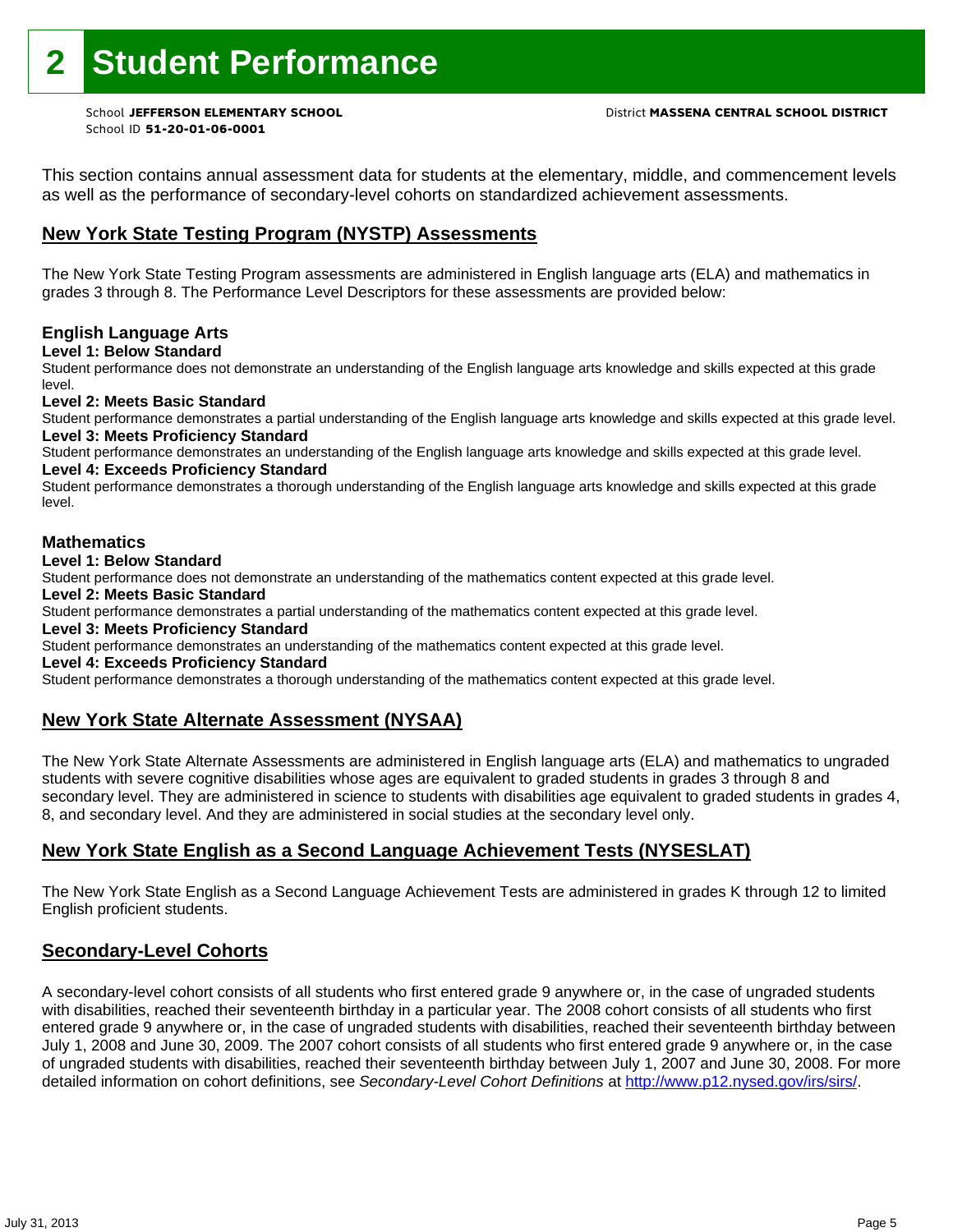#### School **JEFFERSON ELEMENTARY SCHOOL** District **MASSENA CENTRAL SCHOOL DISTRICT**

## **Results in Grade 3 English Language Arts**

|                                              |                         |         | <b>This School</b> |         |                                 |    |         |         |                      | <b>School District</b> |                                 |    |    | <b>NY State Public</b>          |         |    |    |
|----------------------------------------------|-------------------------|---------|--------------------|---------|---------------------------------|----|---------|---------|----------------------|------------------------|---------------------------------|----|----|---------------------------------|---------|----|----|
|                                              |                         |         |                    |         | Percentage scoring at level(s): |    |         |         |                      |                        | Percentage scoring at level(s): |    |    | Percentage scoring at level(s): |         |    |    |
|                                              |                         | $2 - 4$ |                    | $3 - 4$ |                                 | 4  |         | $2 - 4$ |                      | $3 - 4$                |                                 | 4  |    | $2 - 4$                         | $3 - 4$ | 4  |    |
| 2012 Mean Score: 668<br>2011 Mean Score: 666 | *Range: 644-780 663-780 |         |                    |         |                                 |    | 694-780 |         |                      |                        |                                 |    |    |                                 |         |    |    |
| $\blacksquare$ 2011-12<br>2010-11            | 100%                    |         | 97% 92%            |         | 64% <sub>59%</sub>              | 6% | 2%      |         | l <sup>95%</sup> 90% |                        | 63% <sub>58%</sub>              | 3% | 3% | 86% 87%                         | 56% 56% | 7% | 5% |
| Number of Tested Students:                   |                         | 70      | 45                 | 46      | 29                              | 4  |         | 193     | 169                  | 129                    | 109                             |    | 6  |                                 |         |    |    |
|                                              |                         |         |                    |         |                                 |    |         |         |                      |                        |                                 |    |    |                                 |         |    |    |

| <b>Results by</b>                               |        | 2011-12 School Year |                                 |    |        | 2010-11 School Year |                                 |    |
|-------------------------------------------------|--------|---------------------|---------------------------------|----|--------|---------------------|---------------------------------|----|
| <b>Student Group</b>                            | Total  |                     | Percentage scoring at level(s): |    | Total  |                     | Percentage scoring at level(s): |    |
|                                                 | Tested | $2 - 4$             | $3 - 4$                         |    | Tested | $2 - 4$             | $3 - 4$                         | 4  |
| <b>All Students</b>                             | 72     | 97%                 | 64%                             | 6% | 49     | 92%                 | 59%                             | 2% |
| Female                                          | 39     | 95%                 | 67%                             | 5% | 21     | 90%                 | 62%                             | 0% |
| Male                                            | 33     | 100%                | 61%                             | 6% | 28     | 93%                 | 57%                             | 4% |
| American Indian or Alaska Native                | 12     |                     |                                 |    | 6      |                     |                                 |    |
| <b>Black or African American</b>                |        |                     |                                 |    |        |                     |                                 |    |
| Hispanic or Latino                              |        |                     |                                 |    |        |                     |                                 |    |
| Asian or Native Hawaiian/Other Pacific Islander |        |                     |                                 |    |        |                     |                                 |    |
| White                                           | 57     | 98%                 | 63%                             | 5% | 42     | 93%                 | 60%                             | 2% |
| Multiracial                                     |        |                     |                                 |    |        |                     |                                 |    |
| Small Group Totals                              | 15     | 93%                 | 67%                             | 7% |        | 86%                 | 57%                             | 0% |
| <b>General-Education Students</b>               | 66     | 97%                 | 68%                             | 6% | 41     | 100%                | 68%                             | 2% |
| <b>Students with Disabilities</b>               | 6      | 100%                | 17%                             | 0% | 8      | 50%                 | 13%                             | 0% |
| <b>English Proficient</b>                       | 72     | 97%                 | 64%                             | 6% | 49     | 92%                 | 59%                             | 2% |
| Limited English Proficient                      |        |                     |                                 |    |        |                     |                                 |    |
| Economically Disadvantaged                      | 48     | 96%                 | 60%                             | 4% | 24     | 92%                 | 54%                             | 4% |
| Not Disadvantaged                               | 24     | 100%                | 71%                             | 8% | 25     | 92%                 | 64%                             | 0% |
| Migrant                                         |        |                     |                                 |    |        |                     |                                 |    |
| Not Migrant                                     | 72     | 97%                 | 64%                             | 6% | 49     | 92%                 | 59%                             | 2% |

#### **NOTES**

The – symbol indicates that data for a group of students have been suppressed. If a group has fewer than five students,

data for that group and the next smallest group(s) are suppressed to protect the privacy of individual students.

**Other Assessments**  2011-12 School Year Number scoring at level(s): Total Number scoring at level(s): 2–4 3–4 4 2–4 3–4 4 \* These ranges are for 2011–12 data only. Ranges for 2010–11 data are available in the 2010–11 Accountability and Overview Reports. **2011–12 School Year 2010–11 School Year** Total Tested Total Tested New York State Alternate Assessment (NYSAA): Grade 3 Equivalent 2 – – – – 0<br>(NYSAA): Grade 3 Equivalent New York State English as a Second Language Achievement Test (NYSESLAT)†: Grade 3 <sup>0</sup> N/A N/A N/A <sup>0</sup> N/A N/A N/A Total Total Recently Arrived LEP Students NOT Tested on the ELA NYSTP: Grade 3 0 N/A N/A N/A 0 N/A N/A N/A

July 31, 2013 Page 6 † These counts represent recently arrived LEP students who used the NYSESLAT to fulfill the English language arts participation requirement.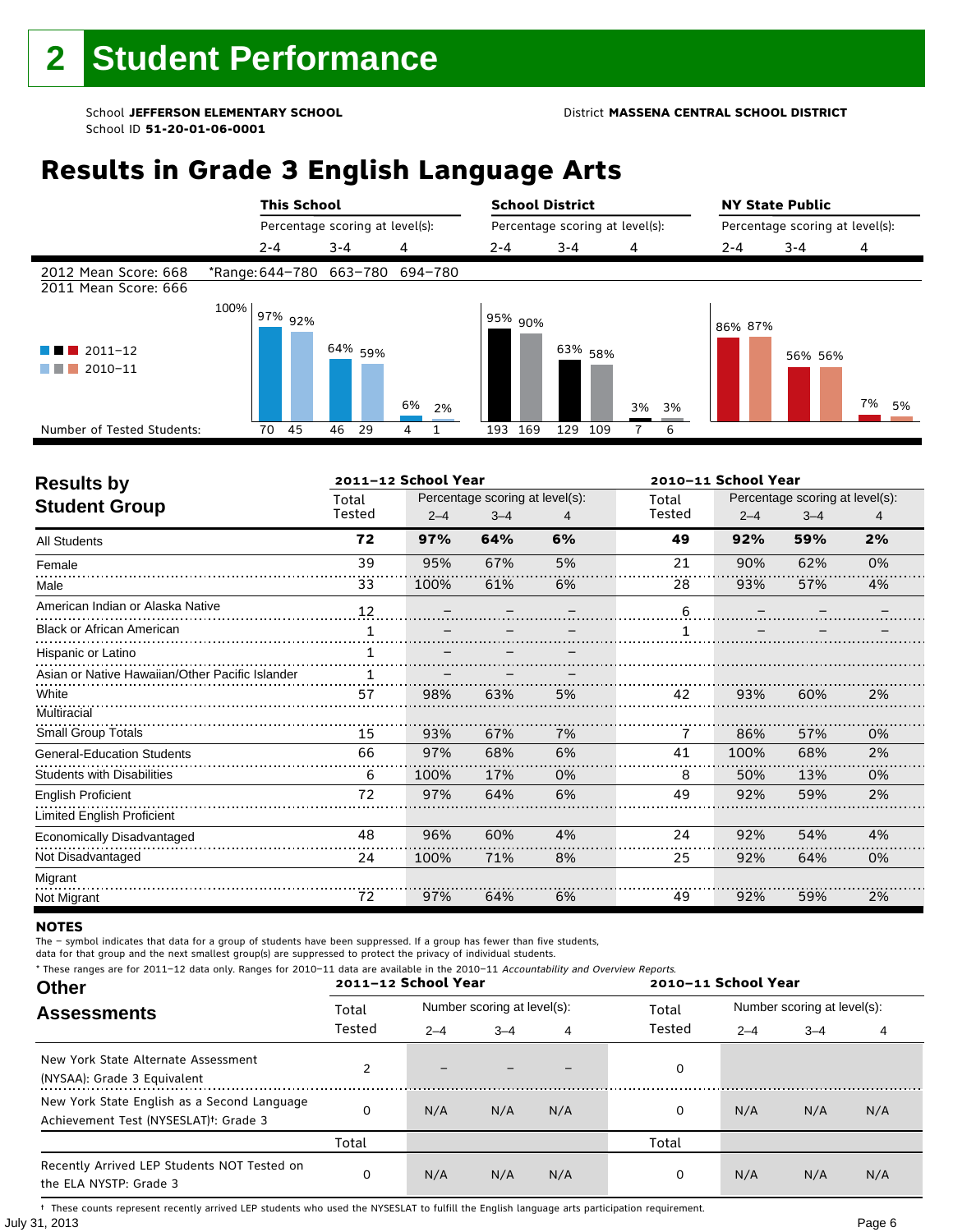#### School **JEFFERSON ELEMENTARY SCHOOL** District **MASSENA CENTRAL SCHOOL DISTRICT**

### **Results in Grade 3 Mathematics**

|                                              | <b>This School</b>              |                                 |         | <b>School District</b><br><b>NY State Public</b> |                                 |          |  |                                                              |         |  |  |
|----------------------------------------------|---------------------------------|---------------------------------|---------|--------------------------------------------------|---------------------------------|----------|--|--------------------------------------------------------------|---------|--|--|
|                                              |                                 | Percentage scoring at level(s): |         |                                                  | Percentage scoring at level(s): |          |  | Percentage scoring at level(s):<br>2-4<br>$3 - 4$<br>91% 91% |         |  |  |
|                                              | $2 - 4$                         | $3 - 4$                         | 4       | $2 - 4$                                          | $3 - 4$                         | 4        |  |                                                              | 4       |  |  |
| 2012 Mean Score: 692<br>2011 Mean Score: 689 | *Range: 662-770 684-770 707-770 |                                 |         |                                                  |                                 |          |  |                                                              |         |  |  |
| $2011 - 12$<br>4 N .<br>$2010 - 11$          | 100% 100%100%                   | 76%<br>63%                      | 10% 10% | 98% 93%                                          | 68%<br>56%                      | 7%<br>6% |  | 61% 60%                                                      | 13% 13% |  |  |
| Number of Tested Students:                   | 49<br>72                        | 55<br>31                        | 5       | 173<br>198                                       | 138<br>104                      | 13<br>13 |  |                                                              |         |  |  |
|                                              |                                 |                                 |         |                                                  |                                 |          |  |                                                              |         |  |  |

| <b>Results by</b>                               |        | 2011-12 School Year |                                 |     |        | 2010-11 School Year |                                 |     |
|-------------------------------------------------|--------|---------------------|---------------------------------|-----|--------|---------------------|---------------------------------|-----|
| <b>Student Group</b>                            | Total  |                     | Percentage scoring at level(s): |     | Total  |                     | Percentage scoring at level(s): |     |
|                                                 | Tested | $2 - 4$             | $3 - 4$                         | 4   | Tested | $2 - 4$             | $3 - 4$                         | 4   |
| <b>All Students</b>                             | 72     | 100%                | 76%                             | 10% | 49     | 100%                | 63%                             | 10% |
| Female                                          | 39     | 100%                | 74%                             | 8%  | 21     | 100%                | 48%                             | 0%  |
| Male                                            | 33     | 100%                | 79%                             | 12% | 28     | 100%                | 75%                             | 18% |
| American Indian or Alaska Native                | 12     |                     |                                 |     | 6      |                     |                                 |     |
| <b>Black or African American</b>                |        |                     |                                 |     |        |                     |                                 |     |
| Hispanic or Latino                              |        |                     |                                 |     |        |                     |                                 |     |
| Asian or Native Hawaiian/Other Pacific Islander |        |                     |                                 |     |        |                     |                                 |     |
| White                                           | 57     | 100%                | 74%                             | 11% | 42     | 100%                | 64%                             | 12% |
| Multiracial                                     |        |                     |                                 |     |        |                     |                                 |     |
| <b>Small Group Totals</b>                       | 15     | 100%                | 87%                             | 7%  |        | 100%                | 57%                             | 0%  |
| <b>General-Education Students</b>               | 66     | 100%                | 79%                             | 11% | 41     | 100%                | 73%                             | 12% |
| <b>Students with Disabilities</b>               | 6      | 100%                | 50%                             | 0%  | 8      | 100%                | 13%                             | 0%  |
| <b>English Proficient</b>                       | 72     | 100%                | 76%                             | 10% | 49     | 100%                | 63%                             | 10% |
| Limited English Proficient                      |        |                     |                                 |     |        |                     |                                 |     |
| Economically Disadvantaged                      | 48     | 100%                | 69%                             | 6%  | 24     | 100%                | 58%                             | 13% |
| Not Disadvantaged                               | 24     | 100%                | 92%                             | 17% | 25     | 100%                | 68%                             | 8%  |
| Migrant                                         |        |                     |                                 |     |        |                     |                                 |     |
| Not Migrant                                     | 72     | 100%                | 76%                             | 10% | 49     | 100%                | 63%                             | 10% |

#### **NOTES**

The – symbol indicates that data for a group of students have been suppressed. If a group has fewer than five students,

| * These ranges are for 2011–12 data only. Ranges for 2010–11 data are available in the 2010–11 Accountability and Overview Reports.<br><b>Other</b><br><b>Assessments</b> |        | 2011-12 School Year |                             |                          | 2010-11 School Year |                             |         |  |  |  |
|---------------------------------------------------------------------------------------------------------------------------------------------------------------------------|--------|---------------------|-----------------------------|--------------------------|---------------------|-----------------------------|---------|--|--|--|
|                                                                                                                                                                           | Total  |                     | Number scoring at level(s): |                          | Total<br>Tested     | Number scoring at level(s): |         |  |  |  |
|                                                                                                                                                                           | Tested | $2 - 4$             | $-4$                        | 4                        |                     | $2 - 4$                     | $3 - 4$ |  |  |  |
| New York State Alternate Assessment<br>(NYSAA): Grade 3 Equivalent                                                                                                        |        | $-$                 |                             | $\overline{\phantom{0}}$ |                     |                             |         |  |  |  |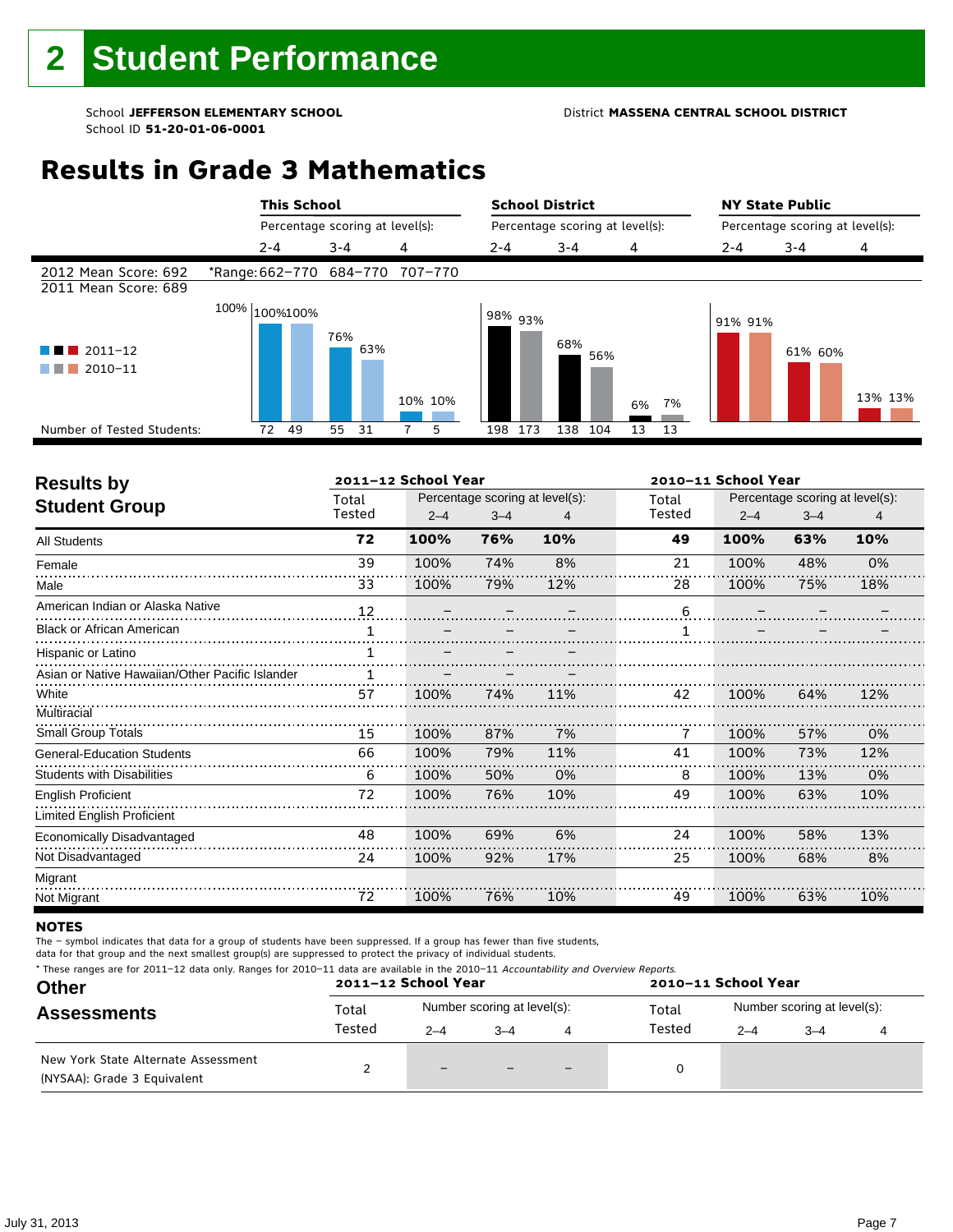### **Results in Grade 4 English Language Arts**

|                                              | <b>This School</b>              |                                 |          | <b>School District</b> |                                 |          | <b>NY State Public</b> |                                 |          |
|----------------------------------------------|---------------------------------|---------------------------------|----------|------------------------|---------------------------------|----------|------------------------|---------------------------------|----------|
|                                              |                                 | Percentage scoring at level(s): |          |                        | Percentage scoring at level(s): |          |                        | Percentage scoring at level(s): |          |
|                                              | $2 - 4$                         | $3 - 4$                         | 4        | $2 - 4$                | $3 - 4$                         | 4        | 2-4                    | $3 - 4$                         | 4        |
| 2012 Mean Score: 675<br>2011 Mean Score: 669 | *Range: 637-775 671-775 722-775 |                                 |          |                        |                                 |          |                        |                                 |          |
| $2011 - 12$<br>2010-11                       | 100% 100% 97%                   | 62%<br>52%                      | 2%<br>0% | 94% 97%                | 62%<br>53%                      | 3%<br>1% | 91% 92%                | 59% 57%                         | 5%<br>2% |
| Number of Tested Students:                   | 58<br>50                        | 31<br>- 31                      | 0        | 182<br>178             | 118<br>99                       | 2<br>5   |                        |                                 |          |
|                                              |                                 |                                 |          |                        |                                 |          |                        |                                 |          |

| <b>Results by</b>                               |                | 2011-12 School Year |                                 |    | 2010-11 School Year |         |                                 |    |  |
|-------------------------------------------------|----------------|---------------------|---------------------------------|----|---------------------|---------|---------------------------------|----|--|
| <b>Student Group</b>                            | Total          |                     | Percentage scoring at level(s): |    | Total               |         | Percentage scoring at level(s): |    |  |
|                                                 | Tested         | $2 - 4$             | $3 - 4$                         |    | Tested              | $2 - 4$ | $3 - 4$                         | 4  |  |
| All Students                                    | 50             | 100%                | 62%                             | 2% | 60                  | 97%     | 52%                             | 0% |  |
| Female                                          | 22             | 100%                | 77%                             | 0% | 33                  | 97%     | 58%                             | 0% |  |
| Male                                            | 28             | 100%                | 50%                             | 4% | 27                  | 96%     | 44%                             | 0% |  |
| American Indian or Alaska Native                | 6              |                     |                                 |    | 11                  |         |                                 |    |  |
| <b>Black or African American</b>                | $\mathfrak{p}$ |                     |                                 |    |                     |         |                                 |    |  |
| Hispanic or Latino                              |                |                     |                                 |    |                     |         |                                 |    |  |
| Asian or Native Hawaiian/Other Pacific Islander |                |                     |                                 |    |                     |         |                                 |    |  |
| White                                           | 42             | 100%                | 57%                             | 2% | 46                  | 96%     | 48%                             | 0% |  |
| Multiracial                                     |                |                     |                                 |    |                     |         |                                 |    |  |
| Small Group Totals                              | 8              | 100%                | 88%                             | 0% | 14                  | 100%    | 64%                             | 0% |  |
| <b>General-Education Students</b>               | 40             | 100%                | 73%                             | 3% | 51                  | 98%     | 61%                             | 0% |  |
| <b>Students with Disabilities</b>               | 10             | 100%                | 20%                             | 0% | 9                   | 89%     | 0%                              | 0% |  |
| English Proficient                              | 50             | 100%                | 62%                             | 2% | 60                  | 97%     | 52%                             | 0% |  |
| Limited English Proficient                      |                |                     |                                 |    |                     |         |                                 |    |  |
| Economically Disadvantaged                      | 29             | 100%                | 52%                             | 3% | 44                  | 95%     | 39%                             | 0% |  |
| Not Disadvantaged                               | 21             | 100%                | 76%                             | 0% | 16                  | 100%    | 88%                             | 0% |  |
| Migrant                                         |                |                     |                                 |    |                     |         |                                 |    |  |
| Not Migrant                                     | 50             | 100%                | 62%                             | 2% | 60                  | 97%     | 52%                             | 0% |  |

#### **NOTES**

The – symbol indicates that data for a group of students have been suppressed. If a group has fewer than five students,

data for that group and the next smallest group(s) are suppressed to protect the privacy of individual students.

\* These ranges are for 2011–12 data only. Ranges for 2010–11 data are available in the 2010–11 Accountability and Overview Reports.

| <b>Other</b>                                                                                      | 2011-12 School Year |         |                             |     | 2010-11 School Year |                             |         |     |  |  |
|---------------------------------------------------------------------------------------------------|---------------------|---------|-----------------------------|-----|---------------------|-----------------------------|---------|-----|--|--|
| <b>Assessments</b>                                                                                | Total               |         | Number scoring at level(s): |     | Total               | Number scoring at level(s): |         |     |  |  |
|                                                                                                   | Tested              | $2 - 4$ | $3 - 4$                     | 4   | Tested              | $2 - 4$                     | $3 - 4$ | 4   |  |  |
| New York State Alternate Assessment<br>(NYSAA): Grade 4 Equivalent                                | 0                   |         |                             |     | 0                   |                             |         |     |  |  |
| New York State English as a Second Language<br>Achievement Test (NYSESLAT) <sup>+</sup> : Grade 4 | 0                   | N/A     | N/A                         | N/A | 0                   | N/A                         | N/A     | N/A |  |  |
|                                                                                                   | Total               |         |                             |     | Total               |                             |         |     |  |  |
| Recently Arrived LEP Students NOT Tested on<br>the ELA NYSTP: Grade 4                             | 0                   | N/A     | N/A                         | N/A | 0                   | N/A                         | N/A     | N/A |  |  |

July 31, 2013 Page 8 † These counts represent recently arrived LEP students who used the NYSESLAT to fulfill the English language arts participation requirement.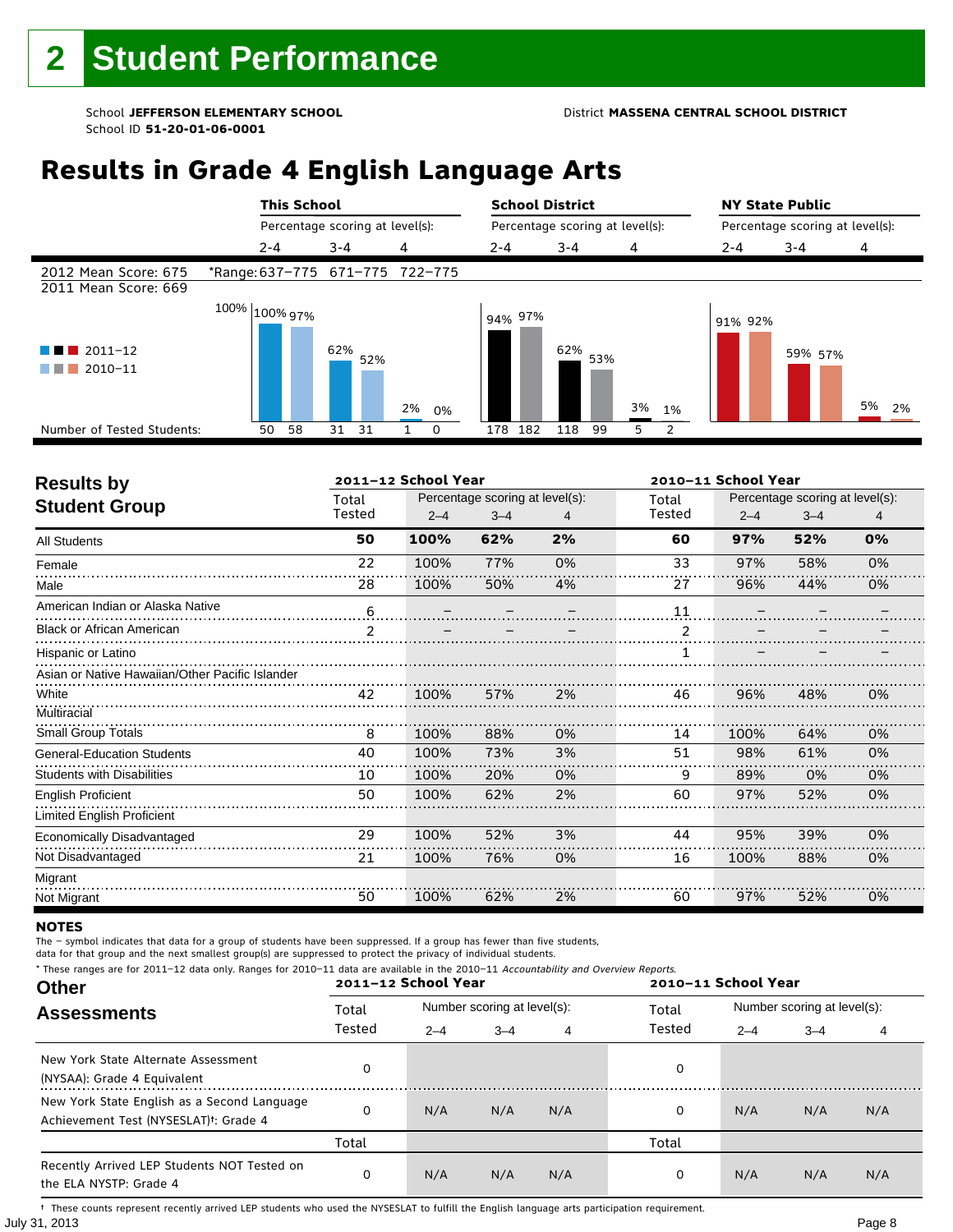#### School **JEFFERSON ELEMENTARY SCHOOL** District **MASSENA CENTRAL SCHOOL DISTRICT**

### **Results in Grade 4 Mathematics**

|                                              | <b>This School</b>      |                                 |         | <b>School District</b> |                                 |          | <b>NY State Public</b> |                                 |         |  |
|----------------------------------------------|-------------------------|---------------------------------|---------|------------------------|---------------------------------|----------|------------------------|---------------------------------|---------|--|
|                                              |                         | Percentage scoring at level(s): |         |                        | Percentage scoring at level(s): |          |                        | Percentage scoring at level(s): |         |  |
|                                              | $2 - 4$                 | $3 - 4$                         | 4       | $2 - 4$                | $3 - 4$                         | 4        | $2 - 4$                | $3 - 4$                         | 4       |  |
| 2012 Mean Score: 690<br>2011 Mean Score: 686 | *Range: 636-800 676-800 |                                 | 707-800 |                        |                                 |          |                        |                                 |         |  |
| $\blacksquare$ 2011-12<br>2010-11            | $100\%$ $ 100\%100\%$   | 66% 67%                         | 18% 20% | 95% 99%                | 71% 71%                         | 24% 24%  | 95% 94%                | 69% 67%                         | 30% 27% |  |
| Number of Tested Students:                   | 60<br>50                | 33<br>40                        | 12<br>9 | 187<br>180             | 135<br>133                      | 45<br>46 |                        |                                 |         |  |

| <b>Results by</b>                               |                | 2011-12 School Year |                                 |     | 2010-11 School Year |         |                                 |     |  |
|-------------------------------------------------|----------------|---------------------|---------------------------------|-----|---------------------|---------|---------------------------------|-----|--|
| <b>Student Group</b>                            | Total          |                     | Percentage scoring at level(s): |     | Total               |         | Percentage scoring at level(s): |     |  |
|                                                 | Tested         | $2 - 4$             | $3 - 4$                         | 4   | Tested              | $2 - 4$ | $3 - 4$                         | 4   |  |
| <b>All Students</b>                             | 50             | 100%                | 66%                             | 18% | 60                  | 100%    | 67%                             | 20% |  |
| Female                                          | 22             | 100%                | 55%                             | 9%  | 33                  | 100%    | 64%                             | 24% |  |
| Male                                            | 28             | 100%                | 75%                             | 25% | 27                  | 100%    | 70%                             | 15% |  |
| American Indian or Alaska Native                | 6              |                     |                                 |     | 11                  |         |                                 |     |  |
| <b>Black or African American</b>                | $\overline{2}$ |                     |                                 |     | $\overline{2}$      |         |                                 |     |  |
| Hispanic or Latino                              |                |                     |                                 |     |                     |         |                                 |     |  |
| Asian or Native Hawaiian/Other Pacific Islander |                |                     |                                 |     |                     |         |                                 |     |  |
| White                                           | 42             | 100%                | 67%                             | 17% | 46                  | 100%    | 59%                             | 22% |  |
| Multiracial                                     |                |                     |                                 |     |                     |         |                                 |     |  |
| Small Group Totals                              | 8              | 100%                | 63%                             | 25% | 14                  | 100%    | 93%                             | 14% |  |
| <b>General-Education Students</b>               | 40             | 100%                | 68%                             | 20% | 51                  | 100%    | 75%                             | 24% |  |
| <b>Students with Disabilities</b>               | 10             | 100%                | 60%                             | 10% | 9                   | 100%    | 22%                             | 0%  |  |
| <b>English Proficient</b>                       | 50             | 100%                | 66%                             | 18% | 60                  | 100%    | 67%                             | 20% |  |
| Limited English Proficient                      |                |                     |                                 |     |                     |         |                                 |     |  |
| Economically Disadvantaged                      | 29             | 100%                | 62%                             | 17% | 44                  | 100%    | 57%                             | 14% |  |
| Not Disadvantaged                               | 21             | 100%                | 71%                             | 19% | 16                  | 100%    | 94%                             | 38% |  |
| Migrant                                         |                |                     |                                 |     |                     |         |                                 |     |  |
| Not Migrant                                     | 50             | 100%                | 66%                             | 18% | 60                  | 100%    | 67%                             | 20% |  |

#### **NOTES**

The – symbol indicates that data for a group of students have been suppressed. If a group has fewer than five students,

|  | * These ranges are for 2011-12 data only. Ranges for 2010-11 data are available in the 2010-11 Accountability and Overview Reports. |
|--|-------------------------------------------------------------------------------------------------------------------------------------|
|  |                                                                                                                                     |

| <b>Other</b>                                                       |        | 2011-12 School Year |                             |   | 2010-11 School Year |         |                             |  |  |  |
|--------------------------------------------------------------------|--------|---------------------|-----------------------------|---|---------------------|---------|-----------------------------|--|--|--|
| <b>Assessments</b>                                                 | Total  |                     | Number scoring at level(s): |   | Total               |         | Number scoring at level(s): |  |  |  |
|                                                                    | Tested | $2 - 4$             | $3 - 4$                     | 4 | Tested              | $2 - 4$ | $3 - 4$                     |  |  |  |
| New York State Alternate Assessment<br>(NYSAA): Grade 4 Equivalent |        |                     |                             |   | 0                   |         |                             |  |  |  |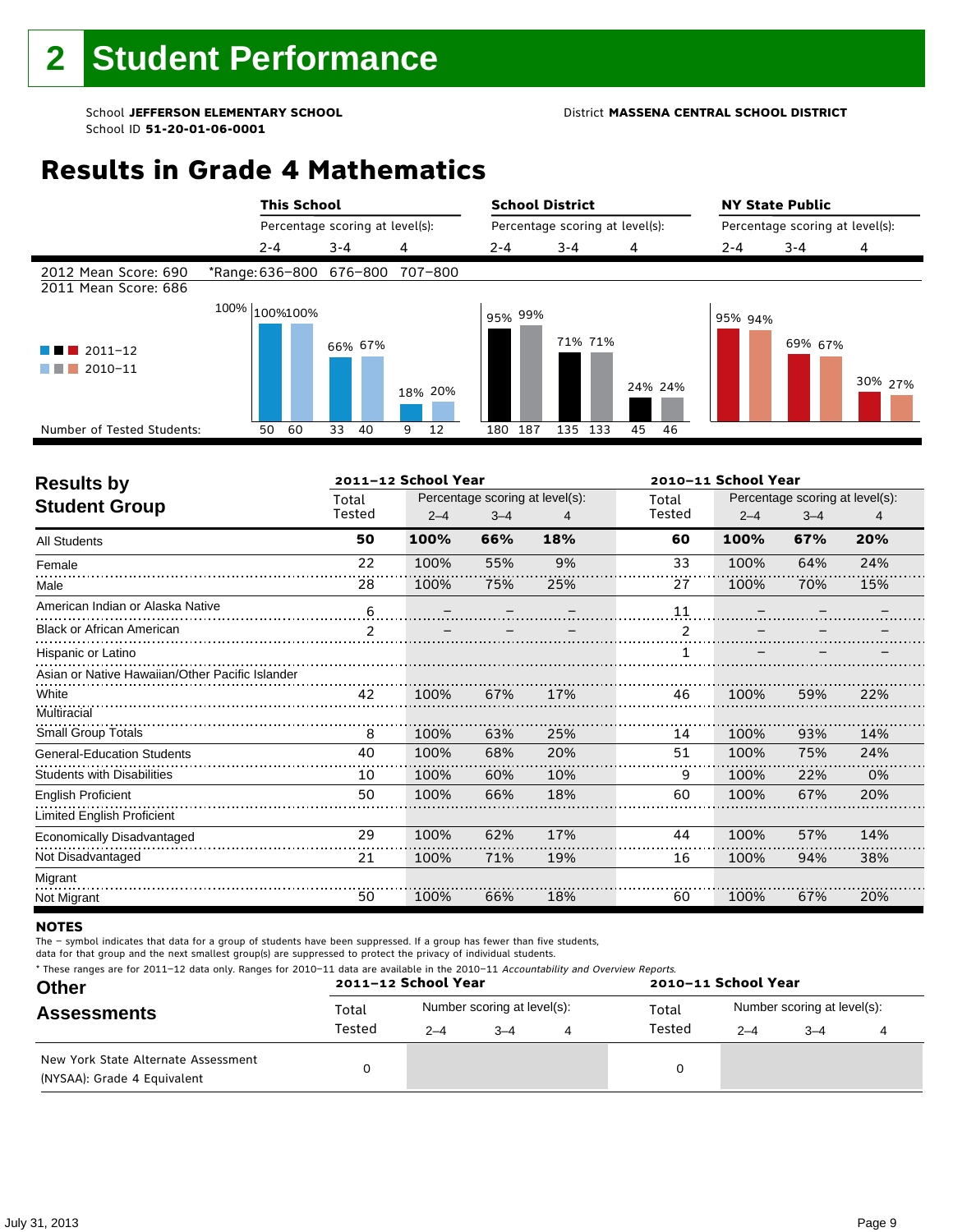#### School **JEFFERSON ELEMENTARY SCHOOL** District **MASSENA CENTRAL SCHOOL DISTRICT**

### **Results in Grade 4 Science**

|                                                                 | <b>This School</b>        |                                 |                    |            | <b>School District</b>          |         | <b>NY State Public</b>          |         |                    |  |  |
|-----------------------------------------------------------------|---------------------------|---------------------------------|--------------------|------------|---------------------------------|---------|---------------------------------|---------|--------------------|--|--|
|                                                                 |                           | Percentage scoring at level(s): |                    |            | Percentage scoring at level(s): |         | Percentage scoring at level(s): |         |                    |  |  |
|                                                                 | $2 - 4$                   | $3 - 4$                         | 4                  | $2 - 4$    | $3 - 4$                         | 4       | $2 - 4$                         | $3 - 4$ | 4                  |  |  |
| 2012 Mean Score: 86<br>2011 Mean Score: 87                      | Range: 45-100             | 65-100                          | $85 - 100$         |            |                                 |         |                                 |         |                    |  |  |
| $\blacksquare$ 2011-12<br><b>Tara</b><br>$\blacksquare$ 2010-11 | $100\%$ 100%100% 98% 100% |                                 | 70% <sub>67%</sub> |            | 99%100% 95% 98%                 | 67% 66% | 97% 98%                         | 89% 88% | 57% <sub>52%</sub> |  |  |
| Number of Tested Students:                                      | 60<br>50                  | 60<br>49                        | 35<br>40           | 185<br>185 | 177<br>182                      | 125 122 |                                 |         |                    |  |  |
|                                                                 |                           |                                 |                    |            |                                 |         |                                 |         |                    |  |  |

| Percentage scoring at level(s):<br>Percentage scoring at level(s):<br>Total<br>Total<br><b>Student Group</b><br>Tested<br>Tested<br>$2 - 4$<br>$2 - 4$<br>$3 - 4$<br>$3 - 4$<br>4<br>50<br>100%<br>98%<br>70%<br>60<br>100%<br>67%<br>100%<br><b>All Students</b><br>22<br>59%<br>33<br>100%<br>95%<br>100%<br>100%<br>64%<br>Female<br>28<br>27<br>100%<br>100%<br>100%<br>100%<br>70%<br>79%<br>Male<br>American Indian or Alaska Native<br>6<br>11<br><b>Black or African American</b><br>$\overline{2}$<br>$\mathfrak{p}$<br>Hispanic or Latino<br>Asian or Native Hawaiian/Other Pacific Islander<br>White<br>42<br>100%<br>100%<br>98%<br>69%<br>46<br>100%<br>63%<br>Multiracial<br>Small Group Totals<br>100%<br>100%<br>75%<br>79%<br>8<br>100%<br>100%<br>14<br>40<br>51<br>100%<br>98%<br>100%<br>73%<br>73%<br>100%<br><b>General-Education Students</b><br><b>Students with Disabilities</b><br>100%<br>100%<br>100%<br>100%<br>33%<br>10<br>60%<br>9<br>50<br>100%<br>70%<br>60<br>100%<br>100%<br>67%<br>98%<br><b>English Proficient</b><br>Limited English Proficient<br>29<br>100%<br>97%<br>100%<br>59%<br>66%<br>44<br>100%<br>Economically Disadvantaged<br>Not Disadvantaged<br>21<br>100%<br>100%<br>76%<br>16<br>100%<br>100%<br>88%<br>Migrant | <b>Results by</b> |    | 2011-12 School Year |     |     | 2010-11 School Year |      |      |     |  |
|-------------------------------------------------------------------------------------------------------------------------------------------------------------------------------------------------------------------------------------------------------------------------------------------------------------------------------------------------------------------------------------------------------------------------------------------------------------------------------------------------------------------------------------------------------------------------------------------------------------------------------------------------------------------------------------------------------------------------------------------------------------------------------------------------------------------------------------------------------------------------------------------------------------------------------------------------------------------------------------------------------------------------------------------------------------------------------------------------------------------------------------------------------------------------------------------------------------------------------------------------------------------------|-------------------|----|---------------------|-----|-----|---------------------|------|------|-----|--|
|                                                                                                                                                                                                                                                                                                                                                                                                                                                                                                                                                                                                                                                                                                                                                                                                                                                                                                                                                                                                                                                                                                                                                                                                                                                                         |                   |    |                     |     |     |                     |      |      |     |  |
|                                                                                                                                                                                                                                                                                                                                                                                                                                                                                                                                                                                                                                                                                                                                                                                                                                                                                                                                                                                                                                                                                                                                                                                                                                                                         |                   |    |                     |     |     |                     |      |      |     |  |
|                                                                                                                                                                                                                                                                                                                                                                                                                                                                                                                                                                                                                                                                                                                                                                                                                                                                                                                                                                                                                                                                                                                                                                                                                                                                         |                   |    |                     |     |     |                     |      |      |     |  |
|                                                                                                                                                                                                                                                                                                                                                                                                                                                                                                                                                                                                                                                                                                                                                                                                                                                                                                                                                                                                                                                                                                                                                                                                                                                                         |                   |    |                     |     |     |                     |      |      |     |  |
|                                                                                                                                                                                                                                                                                                                                                                                                                                                                                                                                                                                                                                                                                                                                                                                                                                                                                                                                                                                                                                                                                                                                                                                                                                                                         |                   |    |                     |     |     |                     |      |      |     |  |
|                                                                                                                                                                                                                                                                                                                                                                                                                                                                                                                                                                                                                                                                                                                                                                                                                                                                                                                                                                                                                                                                                                                                                                                                                                                                         |                   |    |                     |     |     |                     |      |      |     |  |
|                                                                                                                                                                                                                                                                                                                                                                                                                                                                                                                                                                                                                                                                                                                                                                                                                                                                                                                                                                                                                                                                                                                                                                                                                                                                         |                   |    |                     |     |     |                     |      |      |     |  |
|                                                                                                                                                                                                                                                                                                                                                                                                                                                                                                                                                                                                                                                                                                                                                                                                                                                                                                                                                                                                                                                                                                                                                                                                                                                                         |                   |    |                     |     |     |                     |      |      |     |  |
|                                                                                                                                                                                                                                                                                                                                                                                                                                                                                                                                                                                                                                                                                                                                                                                                                                                                                                                                                                                                                                                                                                                                                                                                                                                                         |                   |    |                     |     |     |                     |      |      |     |  |
|                                                                                                                                                                                                                                                                                                                                                                                                                                                                                                                                                                                                                                                                                                                                                                                                                                                                                                                                                                                                                                                                                                                                                                                                                                                                         |                   |    |                     |     |     |                     |      |      |     |  |
|                                                                                                                                                                                                                                                                                                                                                                                                                                                                                                                                                                                                                                                                                                                                                                                                                                                                                                                                                                                                                                                                                                                                                                                                                                                                         |                   |    |                     |     |     |                     |      |      |     |  |
|                                                                                                                                                                                                                                                                                                                                                                                                                                                                                                                                                                                                                                                                                                                                                                                                                                                                                                                                                                                                                                                                                                                                                                                                                                                                         |                   |    |                     |     |     |                     |      |      |     |  |
|                                                                                                                                                                                                                                                                                                                                                                                                                                                                                                                                                                                                                                                                                                                                                                                                                                                                                                                                                                                                                                                                                                                                                                                                                                                                         |                   |    |                     |     |     |                     |      |      |     |  |
|                                                                                                                                                                                                                                                                                                                                                                                                                                                                                                                                                                                                                                                                                                                                                                                                                                                                                                                                                                                                                                                                                                                                                                                                                                                                         |                   |    |                     |     |     |                     |      |      |     |  |
|                                                                                                                                                                                                                                                                                                                                                                                                                                                                                                                                                                                                                                                                                                                                                                                                                                                                                                                                                                                                                                                                                                                                                                                                                                                                         |                   |    |                     |     |     |                     |      |      |     |  |
|                                                                                                                                                                                                                                                                                                                                                                                                                                                                                                                                                                                                                                                                                                                                                                                                                                                                                                                                                                                                                                                                                                                                                                                                                                                                         |                   |    |                     |     |     |                     |      |      |     |  |
|                                                                                                                                                                                                                                                                                                                                                                                                                                                                                                                                                                                                                                                                                                                                                                                                                                                                                                                                                                                                                                                                                                                                                                                                                                                                         |                   |    |                     |     |     |                     |      |      |     |  |
|                                                                                                                                                                                                                                                                                                                                                                                                                                                                                                                                                                                                                                                                                                                                                                                                                                                                                                                                                                                                                                                                                                                                                                                                                                                                         |                   |    |                     |     |     |                     |      |      |     |  |
|                                                                                                                                                                                                                                                                                                                                                                                                                                                                                                                                                                                                                                                                                                                                                                                                                                                                                                                                                                                                                                                                                                                                                                                                                                                                         | Not Migrant       | 50 | 100%                | 98% | 70% | 60                  | 100% | 100% | 67% |  |

#### **NOTES**

The – symbol indicates that data for a group of students have been suppressed. If a group has fewer than five students,

| <b>Other</b>                                                       | 2011-12 School Year |         |                             | 2010-11 School Year |         |                             |  |  |  |
|--------------------------------------------------------------------|---------------------|---------|-----------------------------|---------------------|---------|-----------------------------|--|--|--|
| <b>Assessments</b>                                                 | Total               |         | Number scoring at level(s): | Total               |         | Number scoring at level(s): |  |  |  |
|                                                                    | Tested              | $2 - 4$ | $3 - 4$                     | Tested              | $2 - 4$ | $3 - 4$                     |  |  |  |
| New York State Alternate Assessment<br>(NYSAA): Grade 4 Equivalent |                     |         |                             |                     |         |                             |  |  |  |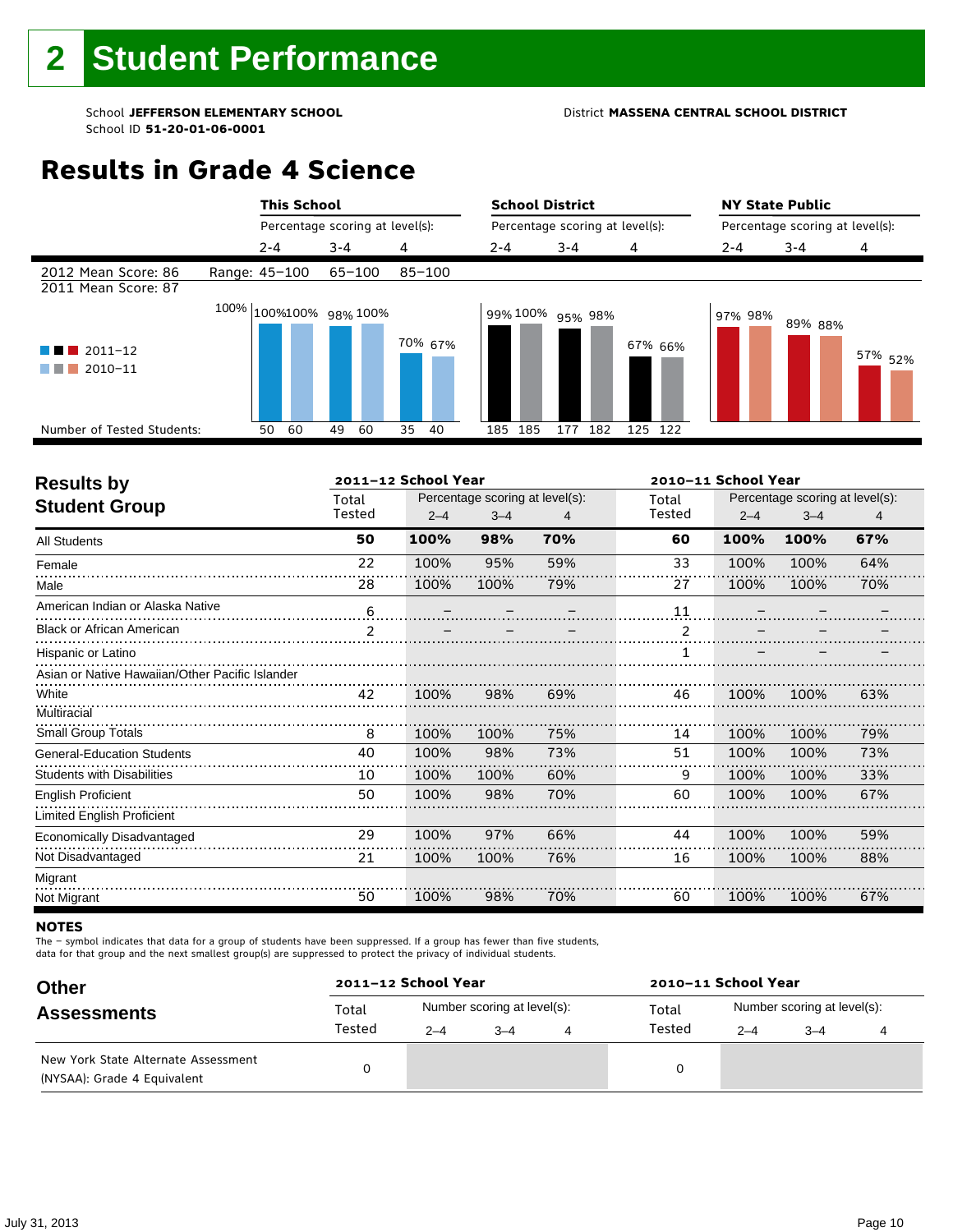### **Results in Grade 5 English Language Arts**

|                                                            |                                 |         | <b>This School</b> |         |                                 |    |             | <b>School District</b> |         |         |                                 |    | <b>NY State Public</b> |                                 |         |  |    |    |
|------------------------------------------------------------|---------------------------------|---------|--------------------|---------|---------------------------------|----|-------------|------------------------|---------|---------|---------------------------------|----|------------------------|---------------------------------|---------|--|----|----|
|                                                            |                                 |         |                    |         | Percentage scoring at level(s): |    |             |                        |         |         | Percentage scoring at level(s): |    |                        | Percentage scoring at level(s): |         |  |    |    |
|                                                            |                                 | $2 - 4$ |                    | $3 - 4$ |                                 | 4  |             | $2 - 4$                |         | $3 - 4$ |                                 | 4  |                        | $2 - 4$                         | $3 - 4$ |  | 4  |    |
| 2012 Mean Score: 665<br>2011 Mean Score: 662               | *Range: 648-795 668-795 700-795 |         |                    |         |                                 |    |             |                        |         |         |                                 |    |                        |                                 |         |  |    |    |
| $\blacksquare$ 2011-12<br>a di kacamatan<br>2010-11<br>. . | 100%                            |         | 92% 94%            | 44%     | 23%                             | 0% | 0%          |                        | 95% 94% | 58%     | 45%                             | 5% | 1%                     | 89% 89%                         | 58% 54% |  | 5% | 4% |
| Number of Tested Students:                                 |                                 | 56      | 65                 | 27      | 16                              | 0  | $\mathbf 0$ | 180                    | 196     | 111     | 94                              | 10 | 3                      |                                 |         |  |    |    |
|                                                            |                                 |         |                    |         |                                 |    |             |                        |         |         |                                 |    |                        |                                 |         |  |    |    |

| <b>Results by</b>                               |        | 2011-12 School Year |                                 |    | 2010-11 School Year |         |                                 |    |  |
|-------------------------------------------------|--------|---------------------|---------------------------------|----|---------------------|---------|---------------------------------|----|--|
| <b>Student Group</b>                            | Total  |                     | Percentage scoring at level(s): |    | Total               |         | Percentage scoring at level(s): |    |  |
|                                                 | Tested | $2 - 4$             | $3 - 4$                         |    | Tested              | $2 - 4$ | $3 - 4$                         | 4  |  |
| <b>All Students</b>                             | 61     | 92%                 | 44%                             | 0% | 69                  | 94%     | 23%                             | 0% |  |
| Female                                          | 34     | 94%                 | 59%                             | 0% | 37                  | 95%     | 19%                             | 0% |  |
| Male                                            | 27     | 89%                 | 26%                             | 0% | 32                  | 94%     | 28%                             | 0% |  |
| American Indian or Alaska Native                | 14     |                     |                                 |    | 17                  |         |                                 |    |  |
| <b>Black or African American</b>                |        |                     |                                 |    | 3                   |         |                                 |    |  |
| Hispanic or Latino                              |        |                     |                                 |    |                     |         |                                 |    |  |
| Asian or Native Hawaiian/Other Pacific Islander |        |                     |                                 |    |                     |         |                                 |    |  |
| White                                           | 45     | 91%                 | 40%                             | 0% | 49                  | 94%     | 24%                             | 0% |  |
| Multiracial                                     |        |                     |                                 |    |                     |         |                                 |    |  |
| Small Group Totals                              | 16     | 94%                 | 56%                             | 0% | 20                  | 95%     | 20%                             | 0% |  |
| <b>General-Education Students</b>               | 49     | 98%                 | 51%                             | 0% | 63                  | 94%     | 24%                             | 0% |  |
| <b>Students with Disabilities</b>               | 12     | 67%                 | 17%                             | 0% | 6                   | 100%    | 17%                             | 0% |  |
| <b>English Proficient</b>                       | 61     | 92%                 | 44%                             | 0% | 69                  | 94%     | 23%                             | 0% |  |
| Limited English Proficient                      |        |                     |                                 |    |                     |         |                                 |    |  |
| Economically Disadvantaged                      | 43     | 88%                 | 30%                             | 0% | 44                  | 95%     | 20%                             | 0% |  |
| Not Disadvantaged                               | 18     | 100%                | 78%                             | 0% | 25                  | 92%     | 28%                             | 0% |  |
| Migrant                                         |        |                     |                                 |    |                     |         |                                 |    |  |
| Not Migrant                                     | 61     | 92%                 | 44%                             | 0% | 69                  | 94%     | 23%                             | 0% |  |

#### **NOTES**

The – symbol indicates that data for a group of students have been suppressed. If a group has fewer than five students,

**Other Assessments**  2011-12 School Year Number scoring at level(s): Total Number scoring at level(s): 2–4 3–4 4 2–4 3–4 4 data for that group and the next smallest group(s) are suppressed to protect the privacy of individual students. \* These ranges are for 2011–12 data only. Ranges for 2010–11 data are available in the 2010–11 Accountability and Overview Reports. **2011–12 School Year 2010–11 School Year** Total Tested Total Tested New York State Alternate Assessment (NYSAA): Grade 5 Equivalent <sup>0</sup> <sup>1</sup> – – – New York State English as a Second Language Achievement Test (NYSESLAT)†: Grade 5 <sup>0</sup> N/A N/A N/A <sup>0</sup> N/A N/A N/A Total Total Recently Arrived LEP Students NOT Tested on the ELA NYSTP: Grade 5 0 N/A N/A N/A 0 N/A N/A N/A

July 31, 2013 Page 11 † These counts represent recently arrived LEP students who used the NYSESLAT to fulfill the English language arts participation requirement.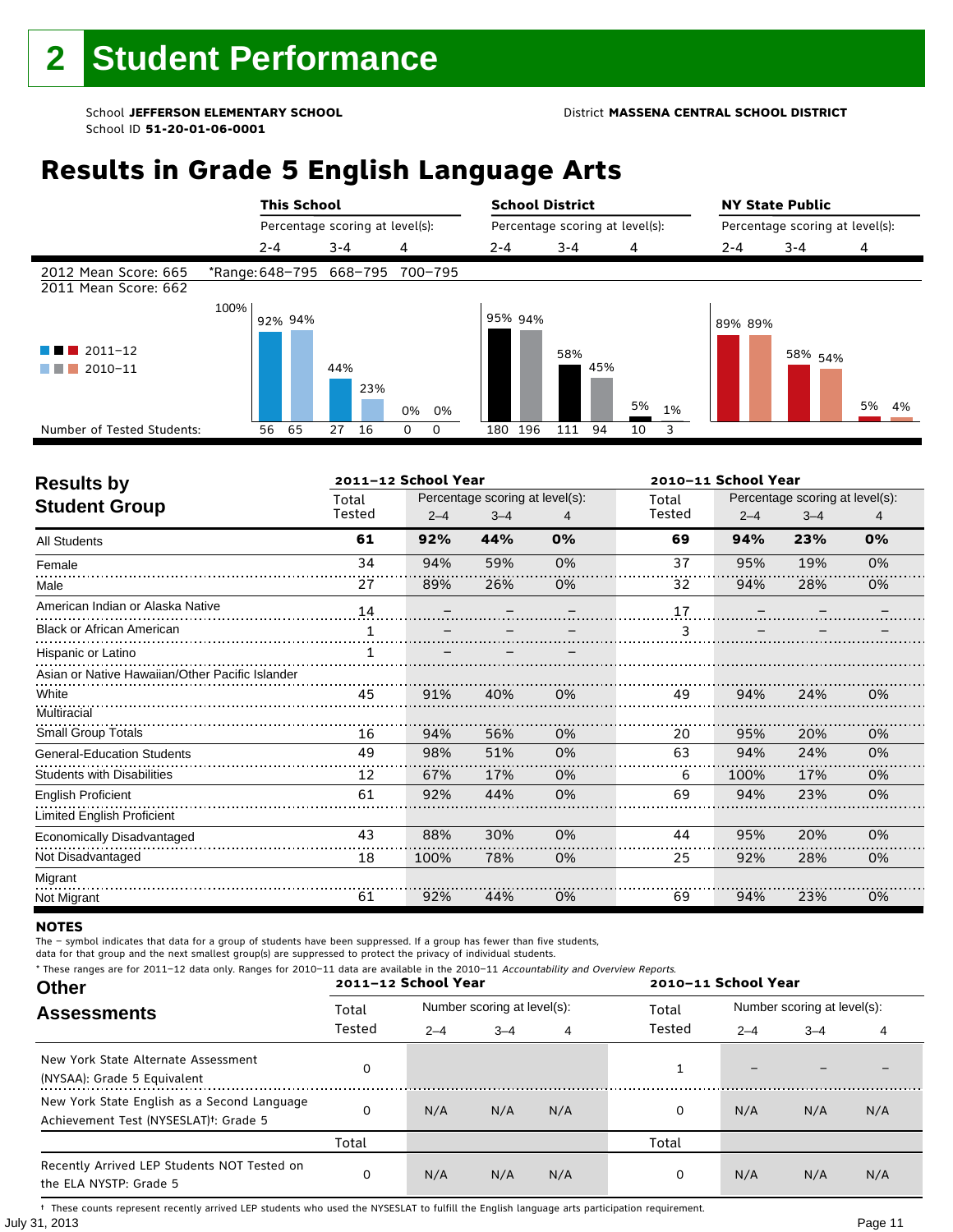#### School **JEFFERSON ELEMENTARY SCHOOL** District **MASSENA CENTRAL SCHOOL DISTRICT**

### **Results in Grade 5 Mathematics**

|                                              |                                 |         | <b>This School</b> |         |                                 |     |    |         |         | <b>School District</b> |                                 |     |    |         | <b>NY State Public</b>          |                    |
|----------------------------------------------|---------------------------------|---------|--------------------|---------|---------------------------------|-----|----|---------|---------|------------------------|---------------------------------|-----|----|---------|---------------------------------|--------------------|
|                                              |                                 |         |                    |         | Percentage scoring at level(s): |     |    |         |         |                        | Percentage scoring at level(s): |     |    |         | Percentage scoring at level(s): |                    |
|                                              |                                 | $2 - 4$ |                    | $3 - 4$ |                                 | 4   |    | $2 - 4$ |         | $3 - 4$                |                                 | 4   |    | $2 - 4$ | $3 - 4$                         | 4                  |
| 2012 Mean Score: 680<br>2011 Mean Score: 668 | *Range: 640-780 676-780 707-780 |         |                    |         |                                 |     |    |         |         |                        |                                 |     |    |         |                                 |                    |
| $2011 - 12$<br>2010-11                       | 100%                            |         | 98% <sub>93%</sub> | 59%     | 36%                             | 11% | 0% |         | 98% 94% | 64%                    | 53%                             | 22% | 6% | 93% 94% | 67% 66%                         | <sup>28%</sup> 23% |
| Number of Tested Students:                   |                                 | 60      | 65                 | 36      | 25                              |     | 0  | 186     | 198     |                        | 122 112                         | 42  | 13 |         |                                 |                    |
|                                              |                                 |         |                    |         |                                 |     |    |         |         |                        |                                 |     |    |         |                                 |                    |

| <b>Results by</b>                               |        | 2011-12 School Year |                                 |     |        | 2010-11 School Year |                                 |    |
|-------------------------------------------------|--------|---------------------|---------------------------------|-----|--------|---------------------|---------------------------------|----|
| <b>Student Group</b>                            | Total  |                     | Percentage scoring at level(s): |     | Total  |                     | Percentage scoring at level(s): |    |
|                                                 | Tested | $2 - 4$             | $3 - 4$                         |     | Tested | $2 - 4$             | $3 - 4$                         |    |
| <b>All Students</b>                             | 61     | 98%                 | 59%                             | 11% | 70     | 93%                 | 36%                             | 0% |
| Female                                          | 34     | 100%                | 59%                             | 15% | 38     | 92%                 | 29%                             | 0% |
| Male                                            | 27     | 96%                 | 59%                             | 7%  | 32     | 94%                 | 44%                             | 0% |
| American Indian or Alaska Native                | 14     |                     |                                 |     | 17     |                     |                                 |    |
| <b>Black or African American</b>                |        |                     |                                 |     | 3      |                     |                                 |    |
| Hispanic or Latino                              |        |                     |                                 |     |        |                     |                                 |    |
| Asian or Native Hawaiian/Other Pacific Islander |        |                     |                                 |     |        |                     |                                 |    |
| White                                           | 45     | 98%                 | 53%                             | 9%  | 50     | 90%                 | 40%                             | 0% |
| Multiracial                                     |        |                     |                                 |     |        |                     |                                 |    |
| Small Group Totals                              | 16     | 100%                | 75%                             | 19% | 20     | 100%                | 25%                             | 0% |
| <b>General-Education Students</b>               | 49     | 100%                | 63%                             | 14% | 63     | 92%                 | 35%                             | 0% |
| <b>Students with Disabilities</b>               | 12     | 92%                 | 42%                             | 0%  | 7      | 100%                | 43%                             | 0% |
| <b>English Proficient</b>                       | 61     | 98%                 | 59%                             | 11% | 70     | 93%                 | 36%                             | 0% |
| Limited English Proficient                      |        |                     |                                 |     |        |                     |                                 |    |
| Economically Disadvantaged                      | 43     | 98%                 | 53%                             | 5%  | 44     | 91%                 | 36%                             | 0% |
| Not Disadvantaged                               | 18     | 100%                | 72%                             | 28% | 26     | 96%                 | 35%                             | 0% |
| Migrant                                         |        |                     |                                 |     |        |                     |                                 |    |
| Not Migrant                                     | 61     | 98%                 | 59%                             | 11% | 70     | 93%                 | 36%                             | 0% |

#### **NOTES**

The – symbol indicates that data for a group of students have been suppressed. If a group has fewer than five students,

| <b>Anderson Cabani Vanu</b><br>--                                                                                                           | $\begin{array}{ccc}\n\bullet & \bullet & \bullet & \bullet & \bullet & \bullet & \bullet\n\end{array}$ |
|---------------------------------------------------------------------------------------------------------------------------------------------|--------------------------------------------------------------------------------------------------------|
| * These ranges are for 2011–12 data only. Ranges for 2010–11 data are available in the 2010–11 <i>Accountability and Overview Reports</i> . |                                                                                                        |

| Other                                                              |        | 2011-12 School Year |                             |        | 2010-11 School Year         |  | $3 - 4$<br>$\qquad \qquad \blacksquare$<br>$\overline{\phantom{0}}$ |  |
|--------------------------------------------------------------------|--------|---------------------|-----------------------------|--------|-----------------------------|--|---------------------------------------------------------------------|--|
| <b>Assessments</b>                                                 | Total  |                     | Number scoring at level(s): | Total  | Number scoring at level(s): |  |                                                                     |  |
|                                                                    | Tested | $2 - 4$             | $3 - 4$                     | Tested | $2 - 4$                     |  |                                                                     |  |
| New York State Alternate Assessment<br>(NYSAA): Grade 5 Equivalent |        |                     |                             |        | $\qquad \qquad -$           |  |                                                                     |  |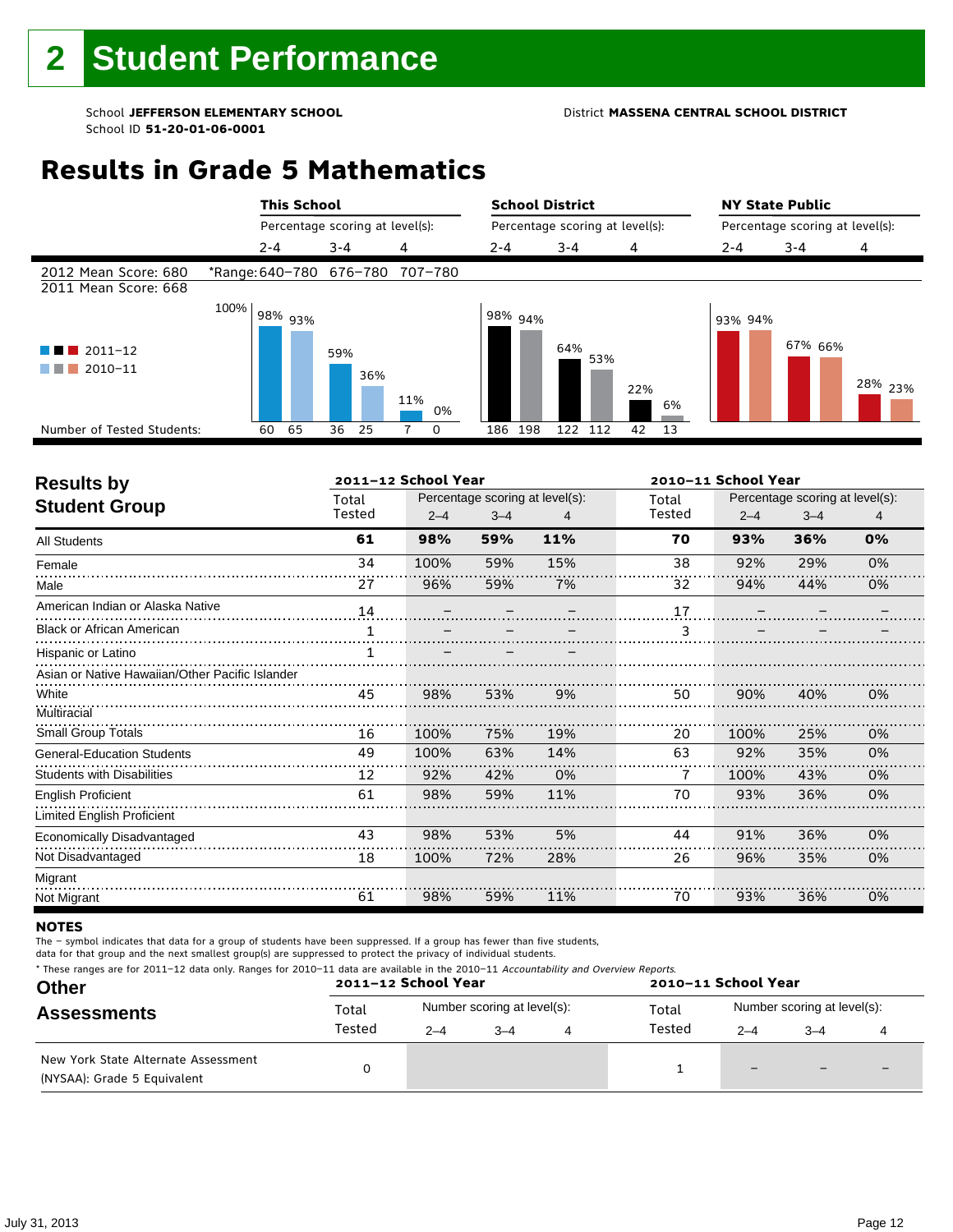### **Results in Grade 6 English Language Arts**

|                                              |      | <b>This School</b> |          |                                 |         | <b>School District</b>          |                    |          | <b>NY State Public</b> |                                 |          |  |
|----------------------------------------------|------|--------------------|----------|---------------------------------|---------|---------------------------------|--------------------|----------|------------------------|---------------------------------|----------|--|
|                                              |      |                    |          | Percentage scoring at level(s): |         | Percentage scoring at level(s): |                    |          |                        | Percentage scoring at level(s): |          |  |
|                                              |      | $2 - 4$            | $3 - 4$  | 4                               | $2 - 4$ | $3 - 4$                         | 4                  |          | $2 - 4$                | $3 - 4$                         | 4        |  |
| 2012 Mean Score: 661<br>2011 Mean Score: 659 |      |                    |          | *Range: 644-785 662-785 694-785 |         |                                 |                    |          |                        |                                 |          |  |
| $\blacksquare$ 2011-12<br>2010-11            | 100% | 95%<br>88%         | 48% 49%  | 1%<br>1%                        |         | l <sup>92%</sup> 87%            | 57% <sub>52%</sub> | 2%<br>1% | 89% 88%                | 56% 56%                         | 4%<br>2% |  |
| Number of Tested Students:                   |      | 69<br>61           | 35<br>34 |                                 | 203     | 164<br>126                      | 99                 | 3<br>2   |                        |                                 |          |  |
|                                              |      |                    |          |                                 |         |                                 |                    |          |                        |                                 |          |  |

| <b>Results by</b>                               |        | 2011-12 School Year |                                 |    | 2010-11 School Year |         |                                 |       |  |  |
|-------------------------------------------------|--------|---------------------|---------------------------------|----|---------------------|---------|---------------------------------|-------|--|--|
| <b>Student Group</b>                            | Total  |                     | Percentage scoring at level(s): |    | Total               |         | Percentage scoring at level(s): |       |  |  |
|                                                 | Tested | $2 - 4$             | $3 - 4$                         |    | Tested              | $2 - 4$ | $3 - 4$                         | 4     |  |  |
| <b>All Students</b>                             | 73     | 95%                 | 48%                             | 1% | 69                  | 88%     | 49%                             | $1\%$ |  |  |
| Female                                          | 40     | 100%                | 53%                             | 0% | 34                  | 94%     | 56%                             | 0%    |  |  |
| Male                                            | 33     | 88%                 | 42%                             | 3% | 35                  | 83%     | 43%                             | 3%    |  |  |
| American Indian or Alaska Native                | 26     |                     |                                 |    | 8                   | 100%    | 63%                             | 13%   |  |  |
| <b>Black or African American</b>                | 3      |                     |                                 |    | 5.                  | 80%     | 40%                             | 0%    |  |  |
| Hispanic or Latino                              |        |                     |                                 |    |                     |         |                                 |       |  |  |
| Asian or Native Hawaiian/Other Pacific Islander |        |                     |                                 |    |                     |         |                                 |       |  |  |
| White                                           | 44     | 95%                 | 52%                             | 2% | 56                  | 88%     | 48%                             | 0%    |  |  |
| Multiracial                                     |        |                     |                                 |    |                     |         |                                 |       |  |  |
| <b>Small Group Totals</b>                       | 29     | 93%                 | 41%                             | 0% |                     |         |                                 |       |  |  |
| <b>General-Education Students</b>               | 64     | 97%                 | 52%                             | 2% | 57                  | 96%     | 56%                             | 2%    |  |  |
| <b>Students with Disabilities</b>               | 9      | 78%                 | 22%                             | 0% | 12                  | 50%     | 17%                             | 0%    |  |  |
| English Proficient                              | 73     | 95%                 | 48%                             | 1% | 68                  |         |                                 |       |  |  |
| Limited English Proficient                      |        |                     |                                 |    | 1                   |         |                                 |       |  |  |
| Economically Disadvantaged                      | 48     | 94%                 | 44%                             | 2% | 46                  | 83%     | 41%                             | 2%    |  |  |
| Not Disadvantaged                               | 25     | 96%                 | 56%                             | 0% | 23                  | 100%    | 65%                             | 0%    |  |  |
| Migrant                                         |        |                     |                                 |    |                     |         |                                 |       |  |  |
| Not Migrant                                     | 73     | 95%                 | 48%                             | 1% | 69                  | 88%     | 49%                             | 1%    |  |  |

#### **NOTES**

The – symbol indicates that data for a group of students have been suppressed. If a group has fewer than five students,

data for that group and the next smallest group(s) are suppressed to protect the privacy of individual students.

| * These ranges are for 2011-12 data only. Ranges for 2010-11 data are available in the 2010-11 Accountability and Overview Reports.<br><b>Other</b> | 2011-12 School Year | 2010-11 School Year |                             |                             |        |         |         |     |
|-----------------------------------------------------------------------------------------------------------------------------------------------------|---------------------|---------------------|-----------------------------|-----------------------------|--------|---------|---------|-----|
| <b>Assessments</b>                                                                                                                                  | Total               |                     | Number scoring at level(s): | Number scoring at level(s): |        |         |         |     |
|                                                                                                                                                     | Tested              | $2 - 4$             | $3 - 4$                     | 4                           | Tested | $2 - 4$ | $3 - 4$ | 4   |
| New York State Alternate Assessment<br>(NYSAA): Grade 6 Equivalent                                                                                  | <sup>0</sup>        |                     |                             |                             |        |         |         |     |
| New York State English as a Second Language<br>Achievement Test (NYSESLAT) <sup>†</sup> : Grade 6                                                   | <sup>0</sup>        | N/A                 | N/A                         | N/A                         | 0      | N/A     | N/A     | N/A |
|                                                                                                                                                     | Total               |                     |                             |                             | Total  |         |         |     |
| Recently Arrived LEP Students NOT Tested on<br>the ELA NYSTP: Grade 6                                                                               | 0                   | N/A                 | N/A                         | N/A                         | 0      | N/A     | N/A     | N/A |

July 31, 2013 Page 13 † These counts represent recently arrived LEP students who used the NYSESLAT to fulfill the English language arts participation requirement.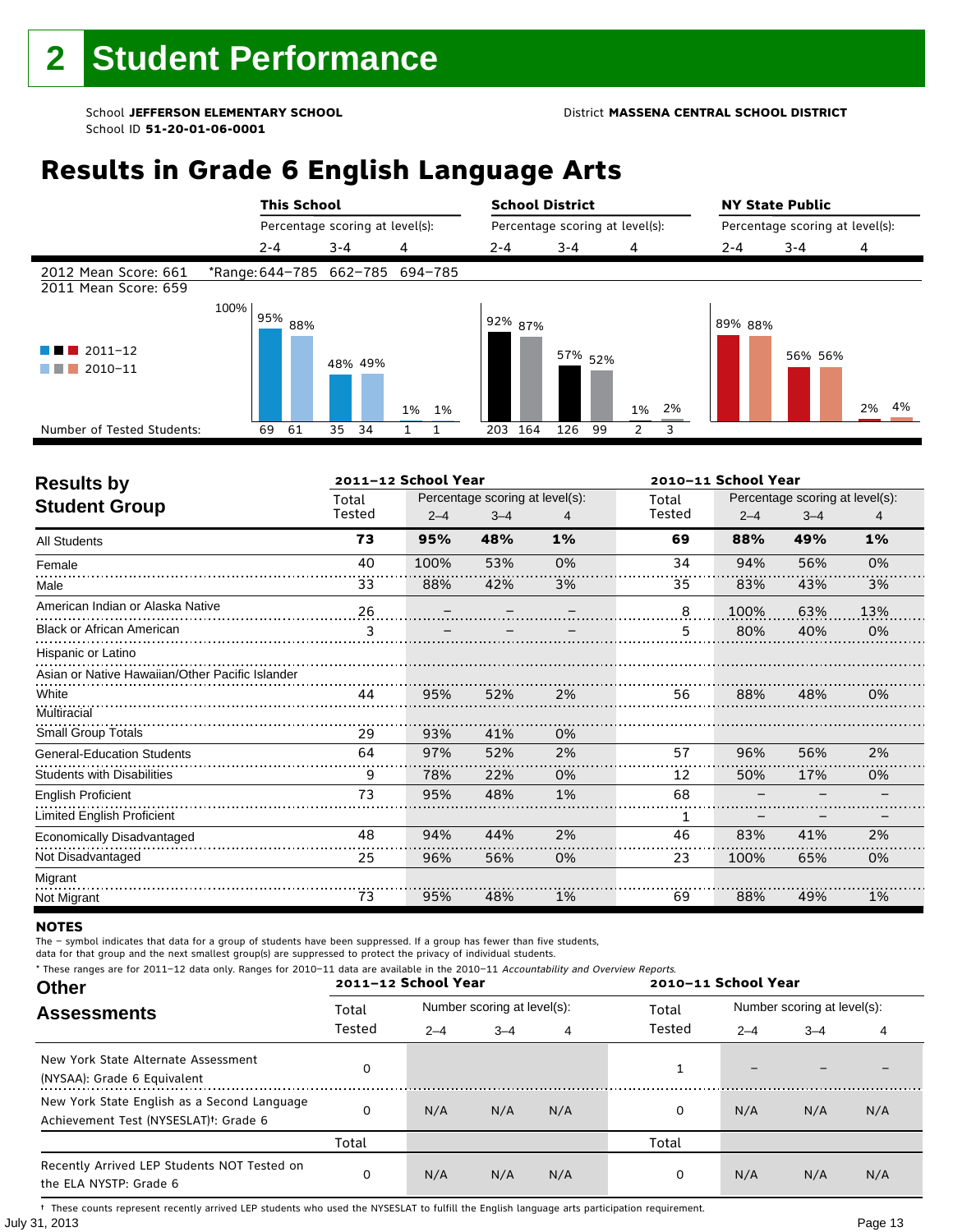#### School **JEFFERSON ELEMENTARY SCHOOL** District **MASSENA CENTRAL SCHOOL DISTRICT**

### **Results in Grade 6 Mathematics**

|                                              |                                 |         | <b>This School</b> |         |                                 |    |     |         |         | <b>School District</b>          |     |     |     | <b>NY State Public</b> |                                 |                    |
|----------------------------------------------|---------------------------------|---------|--------------------|---------|---------------------------------|----|-----|---------|---------|---------------------------------|-----|-----|-----|------------------------|---------------------------------|--------------------|
|                                              |                                 |         |                    |         | Percentage scoring at level(s): |    |     |         |         | Percentage scoring at level(s): |     |     |     |                        | Percentage scoring at level(s): |                    |
|                                              |                                 | $2 - 4$ |                    | $3 - 4$ |                                 | 4  |     | $2 - 4$ |         | $3 - 4$                         |     | 4   |     | $2 - 4$                | $3 - 4$                         | 4                  |
| 2012 Mean Score: 677<br>2011 Mean Score: 673 | *Range: 640-780 674-780 700-780 |         |                    |         |                                 |    |     |         |         |                                 |     |     |     |                        |                                 |                    |
| $2011 - 12$<br>2010-11                       | 100%                            | 99% 96% |                    | 55%     | 43%                             | 9% | 10% |         | 95% 92% | 61%                             | 43% | 18% | 11% | 92% 92%                | 65% 63%                         | 31% <sub>26%</sub> |
| Number of Tested Students:                   |                                 | 73      | 66                 | 41      | 30                              |    |     | 209     | 174     | 134                             | 81  | 39  | 20  |                        |                                 |                    |
|                                              |                                 |         |                    |         |                                 |    |     |         |         |                                 |     |     |     |                        |                                 |                    |

| <b>Results by</b>                               | 2011-12 School Year<br>2010-11 School Year |         |                                 |     |        |         |                                 |     |
|-------------------------------------------------|--------------------------------------------|---------|---------------------------------|-----|--------|---------|---------------------------------|-----|
| <b>Student Group</b>                            | Total                                      |         | Percentage scoring at level(s): |     | Total  |         | Percentage scoring at level(s): |     |
|                                                 | Tested                                     | $2 - 4$ | $3 - 4$                         | 4   | Tested | $2 - 4$ | $3 - 4$                         | 4   |
| <b>All Students</b>                             | 74                                         | 99%     | 55%                             | 9%  | 69     | 96%     | 43%                             | 10% |
| Female                                          | 41                                         | 100%    | 54%                             | 5%  | 34     | 100%    | 53%                             | 6%  |
| Male                                            | 33                                         | 97%     | 58%                             | 15% | 35     | 91%     | 34%                             | 14% |
| American Indian or Alaska Native                | 26                                         |         |                                 |     | 8      | 88%     | 50%                             | 13% |
| <b>Black or African American</b>                | 3                                          |         |                                 |     | 5      | 100%    | 60%                             | 20% |
| Hispanic or Latino                              |                                            |         |                                 |     |        |         |                                 |     |
| Asian or Native Hawaiian/Other Pacific Islander |                                            |         |                                 |     |        |         |                                 |     |
| White                                           | 45                                         | 100%    | 51%                             | 9%  | 56     | 96%     | 41%                             | 9%  |
| Multiracial                                     |                                            |         |                                 |     |        |         |                                 |     |
| Small Group Totals                              | 29                                         | 97%     | 62%                             | 10% |        |         |                                 |     |
| <b>General-Education Students</b>               | 64                                         | 98%     | 58%                             | 9%  | 57     | 96%     | 51%                             | 12% |
| <b>Students with Disabilities</b>               | 10                                         | 100%    | 40%                             | 10% | 12     | 92%     | 8%                              | 0%  |
| <b>English Proficient</b>                       | 74                                         | 99%     | 55%                             | 9%  | 68     |         |                                 |     |
| Limited English Proficient                      |                                            |         |                                 |     | 1      |         |                                 |     |
| Economically Disadvantaged                      | 48                                         | 98%     | 52%                             | 13% | 46     | 96%     | 37%                             | 7%  |
| Not Disadvantaged                               | 26                                         | 100%    | 62%                             | 4%  | 23     | 96%     | 57%                             | 17% |
| Migrant                                         |                                            |         |                                 |     |        |         |                                 |     |
| Not Migrant                                     | 74                                         | 99%     | 55%                             | 9%  | 69     | 96%     | 43%                             | 10% |

#### **NOTES**

The – symbol indicates that data for a group of students have been suppressed. If a group has fewer than five students,

| * These ranges are for 2011–12 data only. Ranges for 2010–11 data are available in the 2010–11 Accountability and Overview Reports. |  |
|-------------------------------------------------------------------------------------------------------------------------------------|--|
|                                                                                                                                     |  |

| <b>Other</b>                                                       |        | 2011-12 School Year |                             |   |        | 2010-11 School Year |                             |                          |  |  |
|--------------------------------------------------------------------|--------|---------------------|-----------------------------|---|--------|---------------------|-----------------------------|--------------------------|--|--|
| <b>Assessments</b>                                                 | Total  |                     | Number scoring at level(s): |   | Total  |                     | Number scoring at level(s): |                          |  |  |
|                                                                    | Tested | $2 - 4$             | $3 - 4$                     | 4 | Tested | $2 - 4$             | $3 - 4$                     |                          |  |  |
| New York State Alternate Assessment<br>(NYSAA): Grade 6 Equivalent |        |                     |                             |   |        | $\qquad \qquad -$   | $\overline{\phantom{0}}$    | $\overline{\phantom{0}}$ |  |  |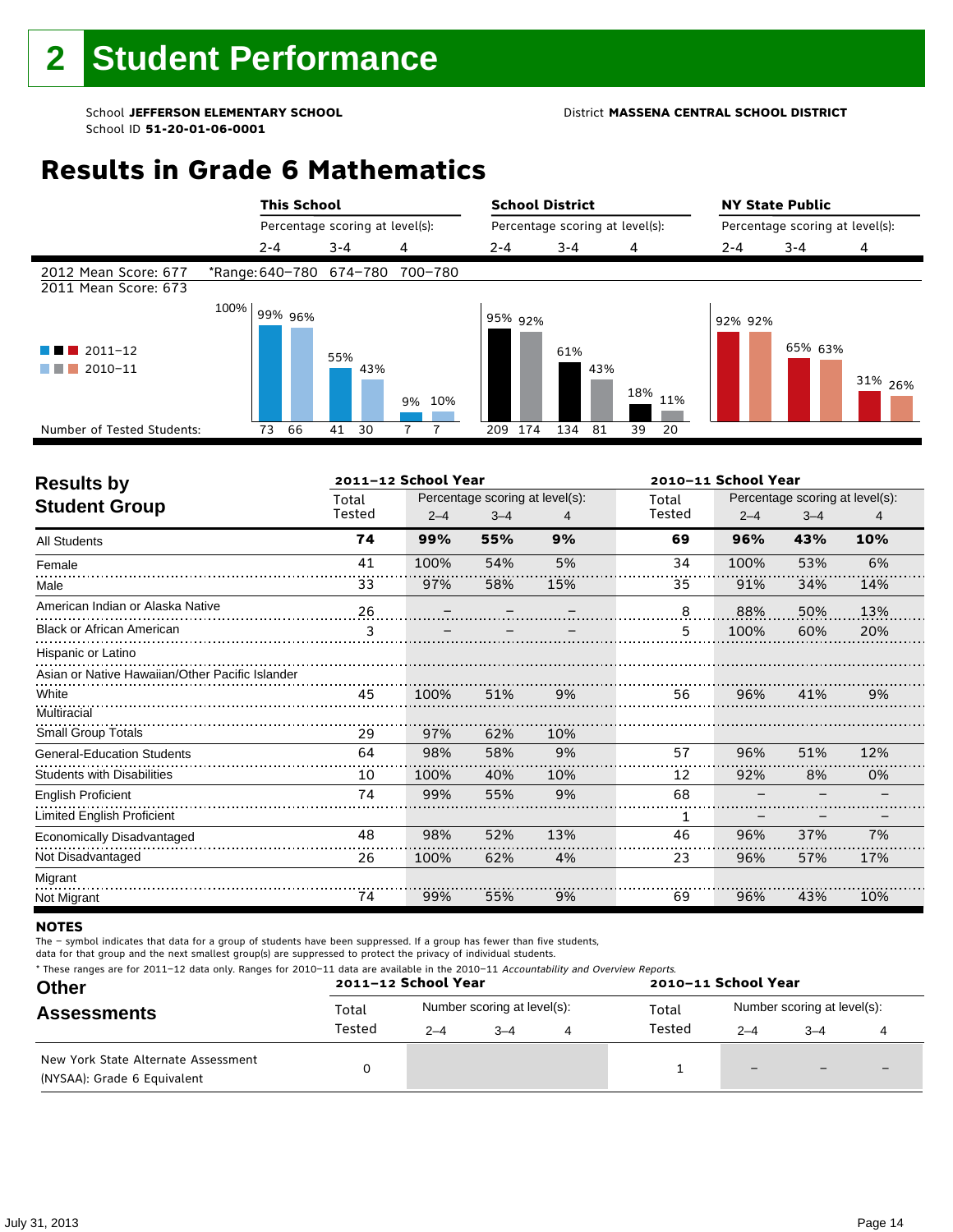### **Results in Grade 7 English Language Arts**

|                                       |         | <b>This School</b>              |   |         | <b>School District</b>          |   |         | <b>NY State Public</b>          |   |  |  |
|---------------------------------------|---------|---------------------------------|---|---------|---------------------------------|---|---------|---------------------------------|---|--|--|
|                                       |         | Percentage scoring at level(s): |   |         | Percentage scoring at level(s): |   |         | Percentage scoring at level(s): |   |  |  |
|                                       | $2 - 4$ | $3 - 4$                         | 4 | $2 - 4$ | $3 - 4$                         | 4 | $2 - 4$ | $3 - 4$                         | 4 |  |  |
|                                       | *Range: |                                 |   |         |                                 |   |         |                                 |   |  |  |
|                                       | 100%    |                                 |   |         |                                 |   |         |                                 |   |  |  |
| $\blacksquare$ $\blacksquare$ 2011-12 |         |                                 |   |         |                                 |   |         |                                 |   |  |  |
| $\blacksquare$ 2010-11                |         |                                 |   |         |                                 |   |         |                                 |   |  |  |
|                                       |         |                                 |   |         |                                 |   |         |                                 |   |  |  |
| Number of Tested Students:            |         |                                 |   |         |                                 |   |         |                                 |   |  |  |

٦

|        |         |         | 2010-11 School Year |                                 |         |         |                                 |
|--------|---------|---------|---------------------|---------------------------------|---------|---------|---------------------------------|
| Total  |         |         |                     | Total                           |         |         |                                 |
| Tested | $2 - 4$ | $3 - 4$ |                     | Tested                          | $2 - 4$ | $3 - 4$ |                                 |
|        |         |         |                     |                                 |         |         |                                 |
|        |         |         |                     |                                 |         |         |                                 |
|        |         |         |                     |                                 |         |         |                                 |
|        |         |         |                     |                                 |         |         |                                 |
|        |         |         |                     |                                 |         |         |                                 |
|        |         |         |                     |                                 |         |         |                                 |
|        |         |         |                     |                                 |         |         |                                 |
|        |         |         |                     |                                 |         |         |                                 |
|        |         |         |                     |                                 |         |         |                                 |
|        |         |         |                     |                                 |         |         |                                 |
|        |         |         |                     |                                 |         |         |                                 |
|        |         |         |                     |                                 |         |         |                                 |
|        |         |         |                     |                                 |         |         |                                 |
|        |         |         |                     |                                 |         |         |                                 |
|        |         |         |                     |                                 |         |         |                                 |
|        |         |         |                     |                                 |         |         |                                 |
|        |         |         |                     |                                 |         |         |                                 |
|        |         |         |                     |                                 |         |         |                                 |
|        |         |         | 2011-12 School Year | Percentage scoring at level(s): |         |         | Percentage scoring at level(s): |

#### **NOTES**

The – symbol indicates that data for a group of students have been suppressed. If a group has fewer than five students,

data for that group and the next smallest group(s) are suppressed to protect the privacy of individual students.

| <b>Other</b>                                                                                      | * These ranges are for 2011-12 data only. Ranges for 2010-11 data are available in the 2010-11 Accountability and Overview Reports.<br>2011-12 School Year<br>2010-11 School Year |                             |         |     |        |                             |         |     |
|---------------------------------------------------------------------------------------------------|-----------------------------------------------------------------------------------------------------------------------------------------------------------------------------------|-----------------------------|---------|-----|--------|-----------------------------|---------|-----|
| <b>Assessments</b>                                                                                | Total                                                                                                                                                                             | Number scoring at level(s): |         |     | Total  | Number scoring at level(s): |         |     |
|                                                                                                   | Tested                                                                                                                                                                            | $2 - 4$                     | $3 - 4$ | 4   | Tested | $2 - 4$                     | $3 - 4$ | 4   |
| New York State Alternate Assessment<br>(NYSAA): Grade 7 Equivalent                                |                                                                                                                                                                                   |                             |         |     | 2      |                             |         |     |
| New York State English as a Second Language<br>Achievement Test (NYSESLAT) <sup>+</sup> : Grade 7 |                                                                                                                                                                                   | N/A                         | N/A     | N/A | 0      | N/A                         | N/A     | N/A |
|                                                                                                   | Total                                                                                                                                                                             |                             |         |     | Total  |                             |         |     |
| Recently Arrived LEP Students NOT Tested on<br>the ELA NYSTP: Grade 7                             | 0                                                                                                                                                                                 | N/A                         | N/A     | N/A | 0      | N/A                         | N/A     | N/A |

July 31, 2013 Page 15 † These counts represent recently arrived LEP students who used the NYSESLAT to fulfill the English language arts participation requirement.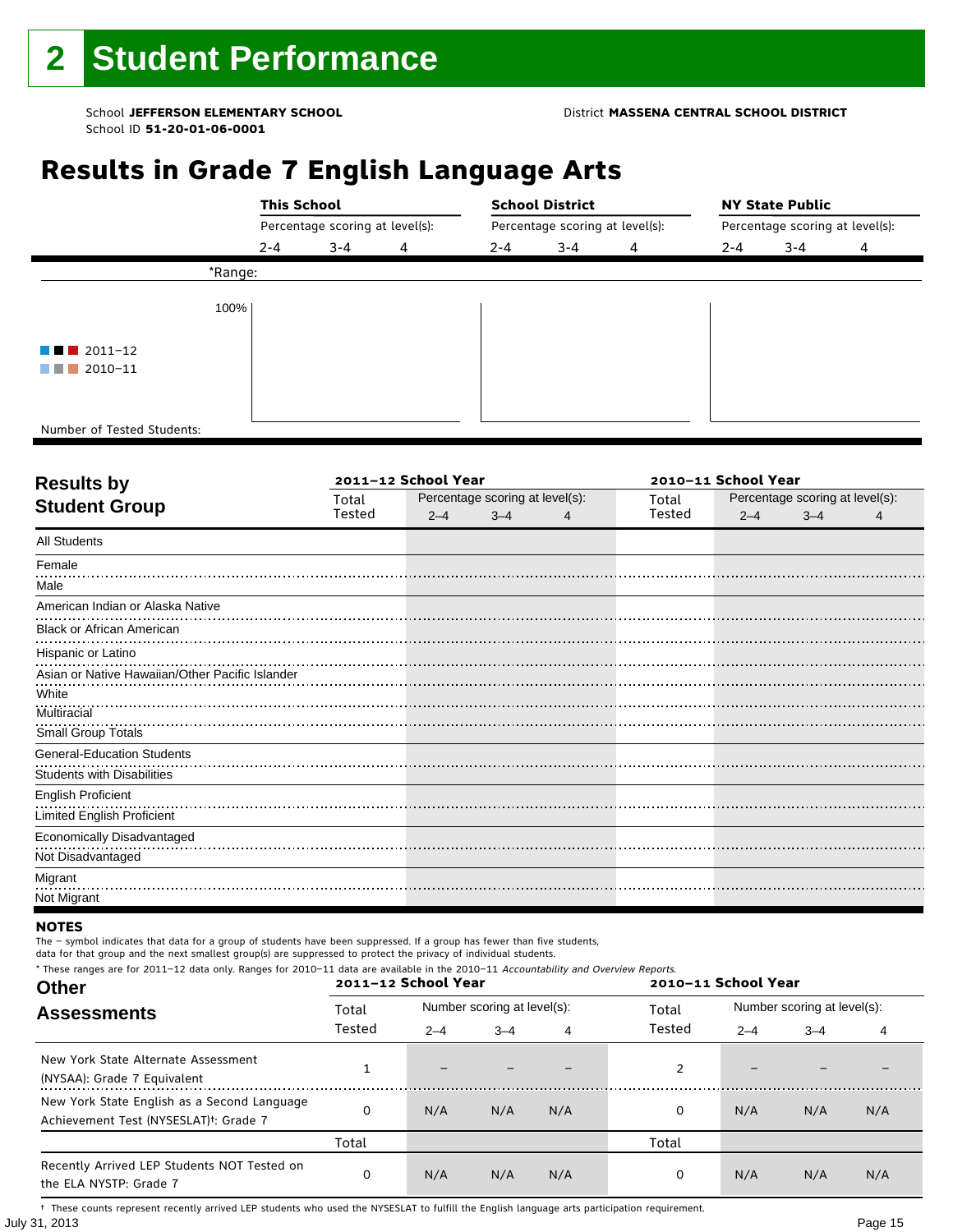#### School **JEFFERSON ELEMENTARY SCHOOL** District **MASSENA CENTRAL SCHOOL DISTRICT**

### **Results in Grade 7 Mathematics**

|                                       |         | <b>This School</b>              |   |                                 | <b>School District</b> |   | <b>NY State Public</b>          |         |   |  |
|---------------------------------------|---------|---------------------------------|---|---------------------------------|------------------------|---|---------------------------------|---------|---|--|
|                                       |         | Percentage scoring at level(s): |   | Percentage scoring at level(s): |                        |   | Percentage scoring at level(s): |         |   |  |
|                                       | $2 - 4$ | $3 - 4$                         | 4 | $2 - 4$                         | $3 - 4$                | 4 | $2 - 4$                         | $3 - 4$ | 4 |  |
|                                       | *Range: |                                 |   |                                 |                        |   |                                 |         |   |  |
|                                       | 100%    |                                 |   |                                 |                        |   |                                 |         |   |  |
| $\blacksquare$ $\blacksquare$ 2011-12 |         |                                 |   |                                 |                        |   |                                 |         |   |  |
| $\blacksquare$ 2010-11                |         |                                 |   |                                 |                        |   |                                 |         |   |  |
|                                       |         |                                 |   |                                 |                        |   |                                 |         |   |  |
| Number of Tested Students:            |         |                                 |   |                                 |                        |   |                                 |         |   |  |

٦

| <b>Results by</b>                               |        | 2011-12 School Year |                                 | 2010-11 School Year |        |         |                                 |  |
|-------------------------------------------------|--------|---------------------|---------------------------------|---------------------|--------|---------|---------------------------------|--|
| <b>Student Group</b>                            | Total  |                     | Percentage scoring at level(s): |                     | Total  |         | Percentage scoring at level(s): |  |
|                                                 | Tested | $2 - 4$             | $3 - 4$                         |                     | Tested | $2 - 4$ | $3 - 4$                         |  |
| <b>All Students</b>                             |        |                     |                                 |                     |        |         |                                 |  |
| Female                                          |        |                     |                                 |                     |        |         |                                 |  |
| Male                                            |        |                     |                                 |                     |        |         |                                 |  |
| American Indian or Alaska Native                |        |                     |                                 |                     |        |         |                                 |  |
| <b>Black or African American</b>                |        |                     |                                 |                     |        |         |                                 |  |
| Hispanic or Latino                              |        |                     |                                 |                     |        |         |                                 |  |
| Asian or Native Hawaiian/Other Pacific Islander |        |                     |                                 |                     |        |         |                                 |  |
| White                                           |        |                     |                                 |                     |        |         |                                 |  |
| Multiracial                                     |        |                     |                                 |                     |        |         |                                 |  |
| Small Group Totals                              |        |                     |                                 |                     |        |         |                                 |  |
| <b>General-Education Students</b>               |        |                     |                                 |                     |        |         |                                 |  |
| <b>Students with Disabilities</b>               |        |                     |                                 |                     |        |         |                                 |  |
| <b>English Proficient</b>                       |        |                     |                                 |                     |        |         |                                 |  |
| <b>Limited English Proficient</b>               |        |                     |                                 |                     |        |         |                                 |  |
| Economically Disadvantaged                      |        |                     |                                 |                     |        |         |                                 |  |
| Not Disadvantaged                               |        |                     |                                 |                     |        |         |                                 |  |
| Migrant                                         |        |                     |                                 |                     |        |         |                                 |  |
| Not Migrant                                     |        |                     |                                 |                     |        |         |                                 |  |
|                                                 |        |                     |                                 |                     |        |         |                                 |  |

#### **NOTES**

The – symbol indicates that data for a group of students have been suppressed. If a group has fewer than five students,

data for that group and the next smallest group(s) are suppressed to protect the privacy of individual students. \* These ranges are for 2011–12 data only. Ranges for 2010–11 data are available in the 2010–11 Accountability and Overview Reports.

| <b>Other</b>                                                       |        | 2011-12 School Year |                             |   | 2010-11 School Year |                             |      |   |
|--------------------------------------------------------------------|--------|---------------------|-----------------------------|---|---------------------|-----------------------------|------|---|
| <b>Assessments</b>                                                 | Total  |                     | Number scoring at level(s): |   | Total               | Number scoring at level(s): |      |   |
|                                                                    | Tested | $2 - 4$             | $-4$                        | 4 | Tested              | $2 - 4$                     | $-4$ |   |
| New York State Alternate Assessment<br>(NYSAA): Grade 7 Equivalent |        | $-$                 |                             |   |                     | $-$                         |      | - |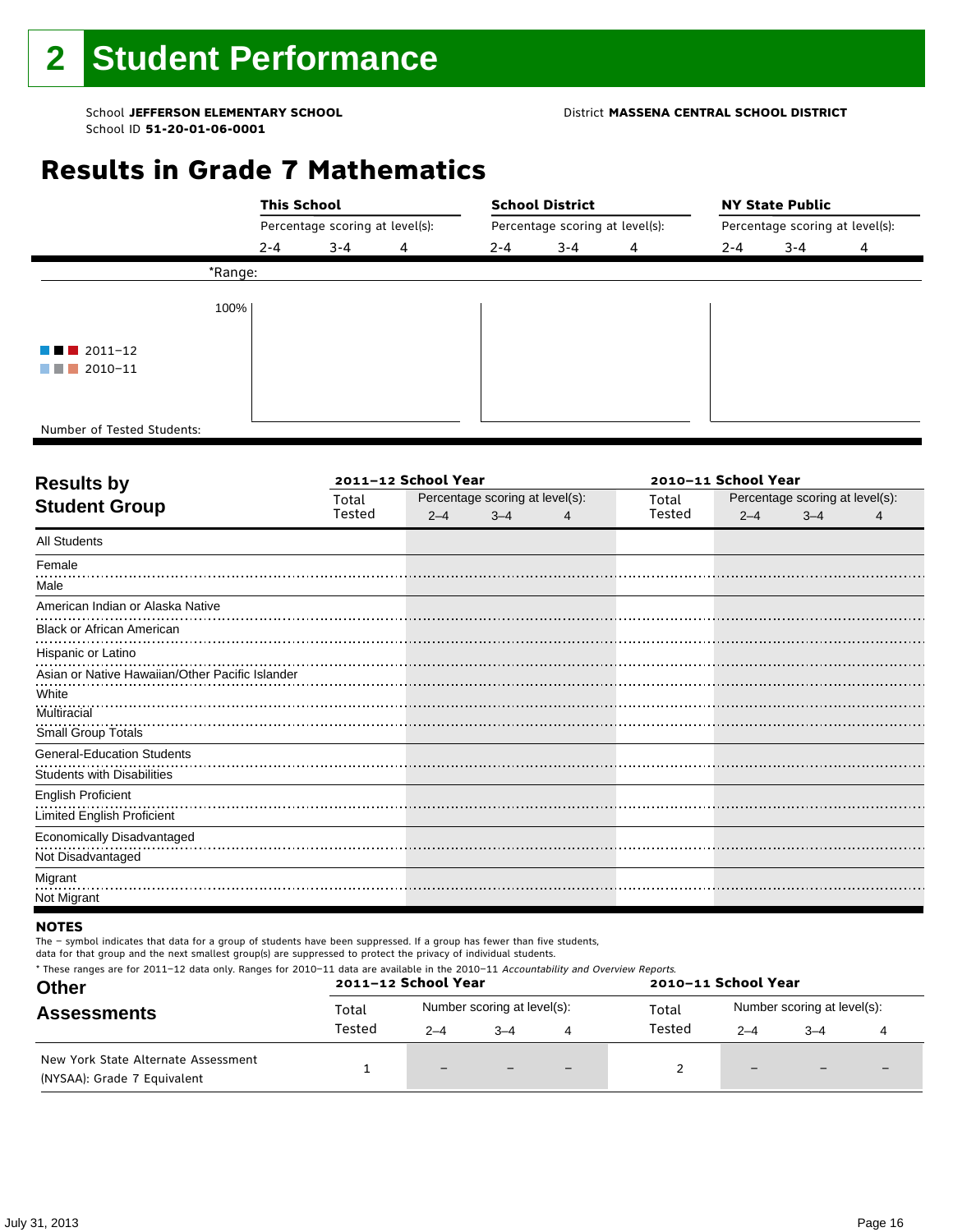### **Results in Grade 8 English Language Arts**

|                            | <b>This School</b>              |         |   |     | <b>School District</b><br>Percentage scoring at level(s): |   |         | <b>NY State Public</b><br>Percentage scoring at level(s): |   |  |  |
|----------------------------|---------------------------------|---------|---|-----|-----------------------------------------------------------|---|---------|-----------------------------------------------------------|---|--|--|
|                            | Percentage scoring at level(s): |         |   |     |                                                           |   |         |                                                           |   |  |  |
|                            | $2 - 4$                         | $3 - 4$ | 4 | 2-4 | $3 - 4$                                                   | 4 | $2 - 4$ | $3 - 4$                                                   | 4 |  |  |
| *Range:                    |                                 |         |   |     |                                                           |   |         |                                                           |   |  |  |
| 100%                       |                                 |         |   |     |                                                           |   |         |                                                           |   |  |  |
| $\blacksquare$ 2011-12     |                                 |         |   |     |                                                           |   |         |                                                           |   |  |  |
| 2010-11<br>a shekara       |                                 |         |   |     |                                                           |   |         |                                                           |   |  |  |
|                            |                                 |         |   |     |                                                           |   |         |                                                           |   |  |  |
| Number of Tested Students: |                                 |         |   |     |                                                           |   |         |                                                           |   |  |  |

٦

|        |         |         | 2010-11 School Year |                                 |         |         |                                 |
|--------|---------|---------|---------------------|---------------------------------|---------|---------|---------------------------------|
| Total  |         |         |                     | Total                           |         |         |                                 |
| Tested | $2 - 4$ | $3 - 4$ |                     | Tested                          | $2 - 4$ | $3 - 4$ |                                 |
|        |         |         |                     |                                 |         |         |                                 |
|        |         |         |                     |                                 |         |         |                                 |
|        |         |         |                     |                                 |         |         |                                 |
|        |         |         |                     |                                 |         |         |                                 |
|        |         |         |                     |                                 |         |         |                                 |
|        |         |         |                     |                                 |         |         |                                 |
|        |         |         |                     |                                 |         |         |                                 |
|        |         |         |                     |                                 |         |         |                                 |
|        |         |         |                     |                                 |         |         |                                 |
|        |         |         |                     |                                 |         |         |                                 |
|        |         |         |                     |                                 |         |         |                                 |
|        |         |         |                     |                                 |         |         |                                 |
|        |         |         |                     |                                 |         |         |                                 |
|        |         |         |                     |                                 |         |         |                                 |
|        |         |         |                     |                                 |         |         |                                 |
|        |         |         |                     |                                 |         |         |                                 |
|        |         |         |                     |                                 |         |         |                                 |
|        |         |         |                     |                                 |         |         |                                 |
|        |         |         | 2011-12 School Year | Percentage scoring at level(s): |         |         | Percentage scoring at level(s): |

#### **NOTES**

The – symbol indicates that data for a group of students have been suppressed. If a group has fewer than five students, data for that group and the next smallest group(s) are suppressed to protect the privacy of individual students.

\* These ranges are for 2011–12 data only. Ranges for 2010–11 data are available in the 2010–11 Accountability and Overview Reports.

| <b>Other</b>                                                                                      | 2011-12 School Year |         |                             |     | 2010-11 School Year |                             |         |     |
|---------------------------------------------------------------------------------------------------|---------------------|---------|-----------------------------|-----|---------------------|-----------------------------|---------|-----|
| <b>Assessments</b>                                                                                | Total               |         | Number scoring at level(s): |     | Total               | Number scoring at level(s): |         |     |
|                                                                                                   | Tested              | $2 - 4$ | $3 - 4$                     | 4   | Tested              | $2 - 4$                     | $3 - 4$ | 4   |
| New York State Alternate Assessment<br>(NYSAA): Grade 8 Equivalent                                |                     |         |                             |     | 0                   |                             |         |     |
| New York State English as a Second Language<br>Achievement Test (NYSESLAT) <sup>†</sup> : Grade 8 | O                   | N/A     | N/A                         | N/A | 0                   | N/A                         | N/A     | N/A |
|                                                                                                   | Total               |         |                             |     | Total               |                             |         |     |
| Recently Arrived LEP Students NOT Tested on<br>the ELA NYSTP: Grade 8                             | 0                   | N/A     | N/A                         | N/A | 0                   | N/A                         | N/A     | N/A |

July 31, 2013 Page 17 † These counts represent recently arrived LEP students who used the NYSESLAT to fulfill the English language arts participation requirement.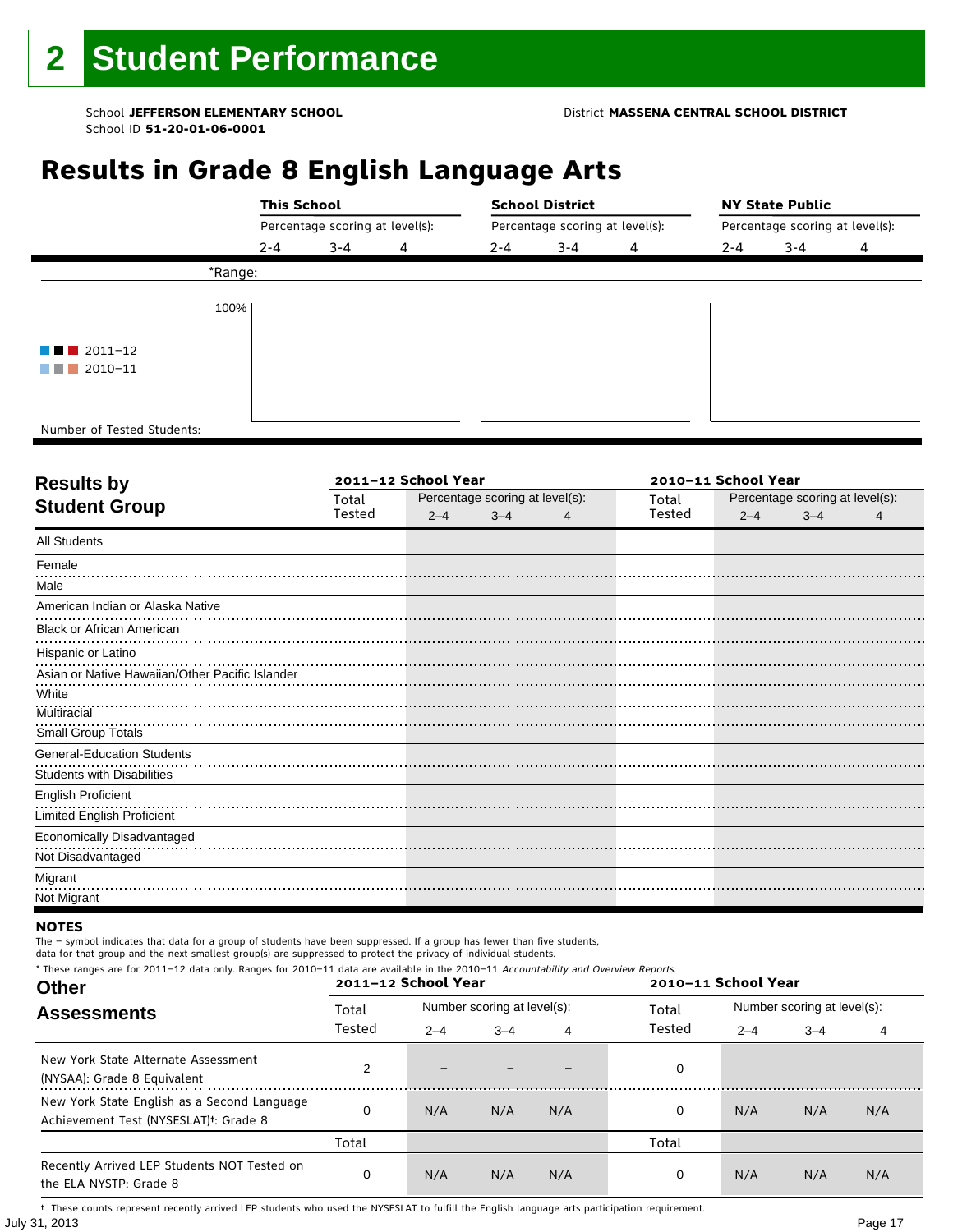#### School **JEFFERSON ELEMENTARY SCHOOL** District **MASSENA CENTRAL SCHOOL DISTRICT**

### **Results in Grade 8 Mathematics**

|                                       |         | <b>This School</b>              |   |                                 | <b>School District</b> |   | <b>NY State Public</b>          |         |   |  |
|---------------------------------------|---------|---------------------------------|---|---------------------------------|------------------------|---|---------------------------------|---------|---|--|
|                                       |         | Percentage scoring at level(s): |   | Percentage scoring at level(s): |                        |   | Percentage scoring at level(s): |         |   |  |
|                                       | $2 - 4$ | $3 - 4$                         | 4 | $2 - 4$                         | $3 - 4$                | 4 | $2 - 4$                         | $3 - 4$ | 4 |  |
|                                       | *Range: |                                 |   |                                 |                        |   |                                 |         |   |  |
|                                       | 100%    |                                 |   |                                 |                        |   |                                 |         |   |  |
| $\blacksquare$ $\blacksquare$ 2011-12 |         |                                 |   |                                 |                        |   |                                 |         |   |  |
| $\blacksquare$ 2010-11                |         |                                 |   |                                 |                        |   |                                 |         |   |  |
|                                       |         |                                 |   |                                 |                        |   |                                 |         |   |  |
| Number of Tested Students:            |         |                                 |   |                                 |                        |   |                                 |         |   |  |

٦

| <b>Results by</b>                               |        | 2011-12 School Year |                                 | 2010-11 School Year |                                 |         |   |  |
|-------------------------------------------------|--------|---------------------|---------------------------------|---------------------|---------------------------------|---------|---|--|
| <b>Student Group</b>                            | Total  |                     | Percentage scoring at level(s): | Total               | Percentage scoring at level(s): |         |   |  |
|                                                 | Tested | $2 - 4$             | $3 - 4$                         | Tested              | $2 - 4$                         | $3 - 4$ | 4 |  |
| <b>All Students</b>                             |        |                     |                                 |                     |                                 |         |   |  |
| Female                                          |        |                     |                                 |                     |                                 |         |   |  |
| Male                                            |        |                     |                                 |                     |                                 |         |   |  |
| American Indian or Alaska Native                |        |                     |                                 |                     |                                 |         |   |  |
| <b>Black or African American</b>                |        |                     |                                 |                     |                                 |         |   |  |
| Hispanic or Latino                              |        |                     |                                 |                     |                                 |         |   |  |
| Asian or Native Hawaiian/Other Pacific Islander |        |                     |                                 |                     |                                 |         |   |  |
| White                                           |        |                     |                                 |                     |                                 |         |   |  |
| Multiracial                                     |        |                     |                                 |                     |                                 |         |   |  |
| Small Group Totals                              |        |                     |                                 |                     |                                 |         |   |  |
| <b>General-Education Students</b>               |        |                     |                                 |                     |                                 |         |   |  |
| Students with Disabilities                      |        |                     |                                 |                     |                                 |         |   |  |
| <b>English Proficient</b>                       |        |                     |                                 |                     |                                 |         |   |  |
| <b>Limited English Proficient</b>               |        |                     |                                 |                     |                                 |         |   |  |
| Economically Disadvantaged                      |        |                     |                                 |                     |                                 |         |   |  |
| Not Disadvantaged                               |        |                     |                                 |                     |                                 |         |   |  |
| Migrant                                         |        |                     |                                 |                     |                                 |         |   |  |
| Not Migrant                                     |        |                     |                                 |                     |                                 |         |   |  |

#### **NOTES**

The – symbol indicates that data for a group of students have been suppressed. If a group has fewer than five students,

| * These ranges are for 2011-12 data only. Ranges for 2010-11 data are available in the 2010-11 Accountability and Overview Reports.<br><b>Other</b><br><b>Assessments</b> |                 | 2011-12 School Year |                             |                          | 2010-11 School Year |                             |         |  |  |
|---------------------------------------------------------------------------------------------------------------------------------------------------------------------------|-----------------|---------------------|-----------------------------|--------------------------|---------------------|-----------------------------|---------|--|--|
|                                                                                                                                                                           | Total<br>Tested |                     | Number scoring at level(s): |                          | Total<br>Tested     | Number scoring at level(s): |         |  |  |
|                                                                                                                                                                           |                 | $2 - 4$             | $3 - 4$                     |                          |                     | $2 - 4$                     | $3 - 4$ |  |  |
| New York State Alternate Assessment<br>(NYSAA): Grade 8 Equivalent                                                                                                        |                 | $-$                 |                             | $\overline{\phantom{0}}$ |                     |                             |         |  |  |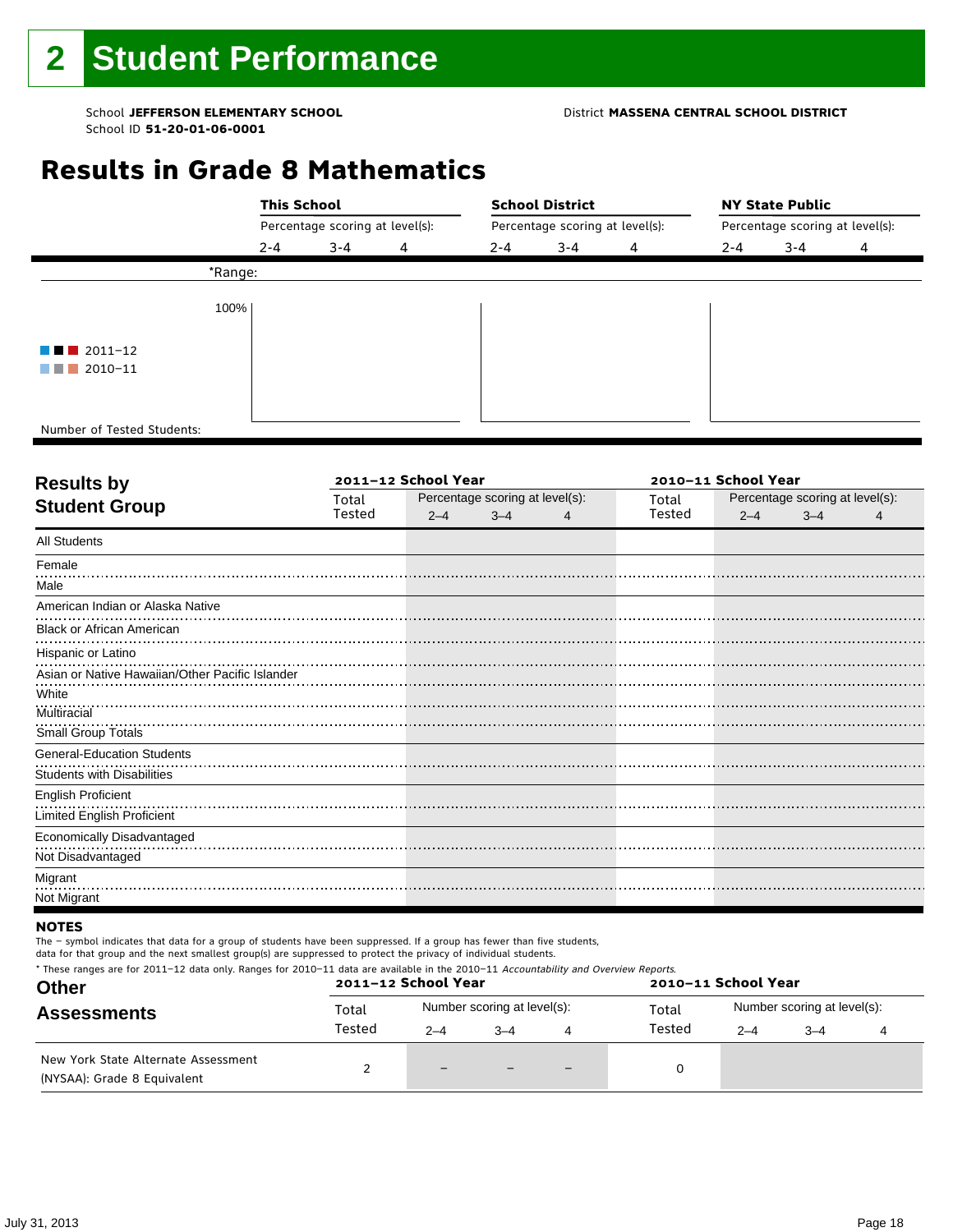#### School **JEFFERSON ELEMENTARY SCHOOL** District **MASSENA CENTRAL SCHOOL DISTRICT**

### **Results in Grade 8 Science**

|                                       |         | <b>This School</b>              |  |         | <b>School District</b>          |   | <b>NY State Public</b> |                                 |   |  |  |
|---------------------------------------|---------|---------------------------------|--|---------|---------------------------------|---|------------------------|---------------------------------|---|--|--|
|                                       |         | Percentage scoring at level(s): |  |         | Percentage scoring at level(s): |   |                        | Percentage scoring at level(s): |   |  |  |
|                                       | $2 - 4$ | $3 - 4$<br>4                    |  | $2 - 4$ | $3 - 4$                         | 4 | $2 - 4$                | $3 - 4$                         | 4 |  |  |
|                                       |         |                                 |  |         |                                 |   |                        |                                 |   |  |  |
|                                       |         |                                 |  |         |                                 |   |                        |                                 |   |  |  |
|                                       | 100%    |                                 |  |         |                                 |   |                        |                                 |   |  |  |
|                                       |         |                                 |  |         |                                 |   |                        |                                 |   |  |  |
| $\blacksquare$ $\blacksquare$ 2011-12 |         |                                 |  |         |                                 |   |                        |                                 |   |  |  |
| $\blacksquare$ 2010-11                |         |                                 |  |         |                                 |   |                        |                                 |   |  |  |
|                                       |         |                                 |  |         |                                 |   |                        |                                 |   |  |  |
|                                       |         |                                 |  |         |                                 |   |                        |                                 |   |  |  |
| Number of Tested Students:            |         |                                 |  |         |                                 |   |                        |                                 |   |  |  |

٦

| <b>Results by</b>                               |        | 2011-12 School Year |                                 | 2010-11 School Year |        |                                 |         |   |  |  |
|-------------------------------------------------|--------|---------------------|---------------------------------|---------------------|--------|---------------------------------|---------|---|--|--|
| <b>Student Group</b>                            | Total  |                     | Percentage scoring at level(s): |                     | Total  | Percentage scoring at level(s): |         |   |  |  |
|                                                 | Tested | $2 - 4$             | $3 - 4$                         |                     | Tested | $2 - 4$                         | $3 - 4$ | 4 |  |  |
| <b>All Students</b>                             |        |                     |                                 |                     |        |                                 |         |   |  |  |
| Female                                          |        |                     |                                 |                     |        |                                 |         |   |  |  |
| Male                                            |        |                     |                                 |                     |        |                                 |         |   |  |  |
| American Indian or Alaska Native                |        |                     |                                 |                     |        |                                 |         |   |  |  |
| <b>Black or African American</b>                |        |                     |                                 |                     |        |                                 |         |   |  |  |
| Hispanic or Latino                              |        |                     |                                 |                     |        |                                 |         |   |  |  |
| Asian or Native Hawaiian/Other Pacific Islander |        |                     |                                 |                     |        |                                 |         |   |  |  |
| White                                           |        |                     |                                 |                     |        |                                 |         |   |  |  |
| Multiracial                                     |        |                     |                                 |                     |        |                                 |         |   |  |  |
| Small Group Totals                              |        |                     |                                 |                     |        |                                 |         |   |  |  |
| <b>General-Education Students</b>               |        |                     |                                 |                     |        |                                 |         |   |  |  |
| <b>Students with Disabilities</b>               |        |                     |                                 |                     |        |                                 |         |   |  |  |
| <b>English Proficient</b>                       |        |                     |                                 |                     |        |                                 |         |   |  |  |
| <b>Limited English Proficient</b>               |        |                     |                                 |                     |        |                                 |         |   |  |  |
| Economically Disadvantaged                      |        |                     |                                 |                     |        |                                 |         |   |  |  |
| Not Disadvantaged                               |        |                     |                                 |                     |        |                                 |         |   |  |  |
| Migrant                                         |        |                     |                                 |                     |        |                                 |         |   |  |  |
| Not Migrant                                     |        |                     |                                 |                     |        |                                 |         |   |  |  |

#### **NOTES**

The – symbol indicates that data for a group of students have been suppressed. If a group has fewer than five students,

| <b>Other</b>                        | 2011-12 School Year |         |                             |   | 2010-11 School Year |                             |         |  |  |  |
|-------------------------------------|---------------------|---------|-----------------------------|---|---------------------|-----------------------------|---------|--|--|--|
| <b>Assessments</b>                  | Total               |         | Number scoring at level(s): |   | Total               | Number scoring at level(s): |         |  |  |  |
|                                     | Tested              | $2 - 4$ | $3 - 4$                     | 4 | Tested              | $2 - 4$                     | $3 - 4$ |  |  |  |
| New York State Alternate Assessment |                     | $-$     |                             |   |                     |                             |         |  |  |  |
| (NYSAA): Grade 8 Equivalent         |                     |         |                             |   |                     |                             |         |  |  |  |
| <b>Regents Science</b>              |                     |         |                             |   |                     |                             |         |  |  |  |